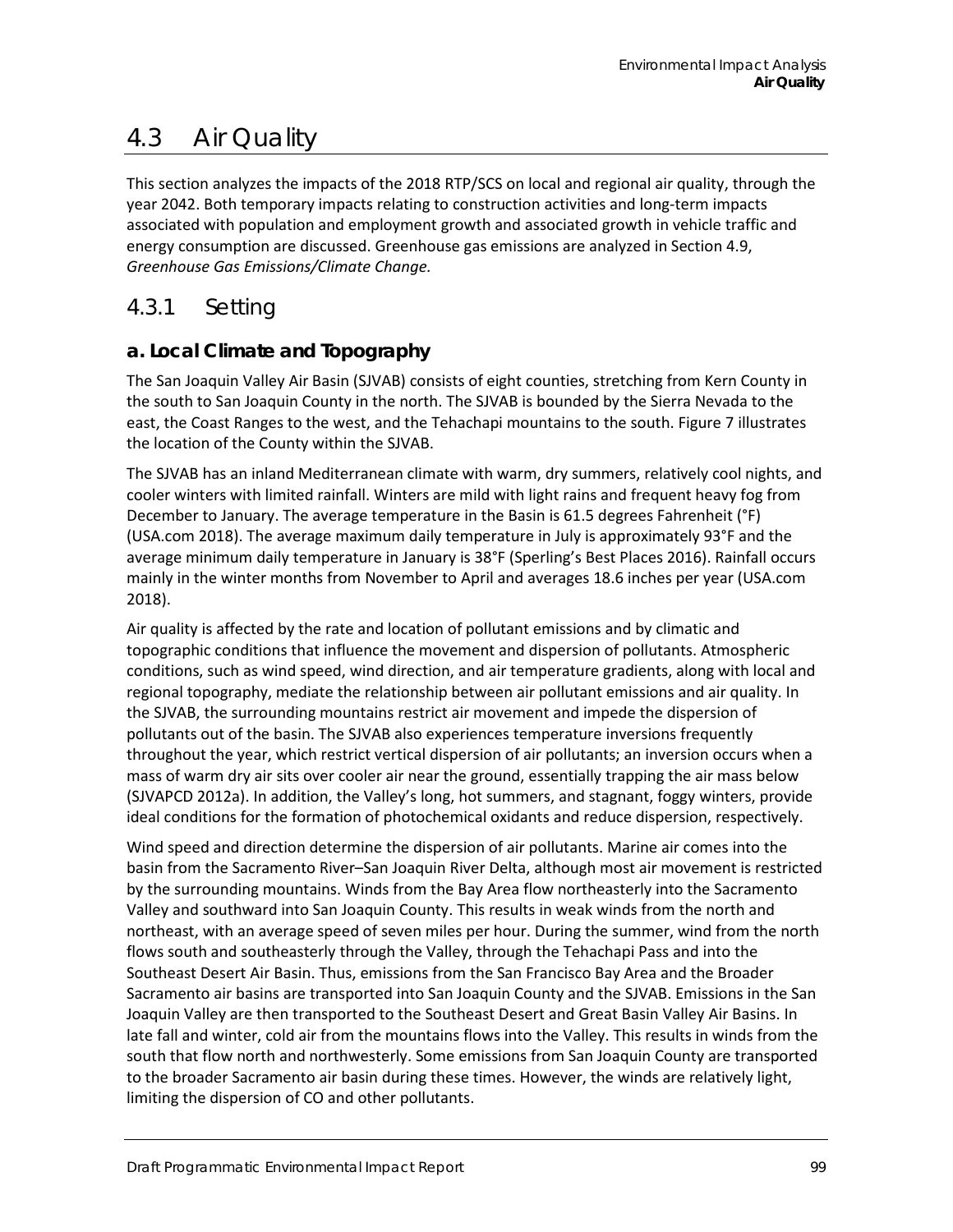<span id="page-1-0"></span>



Source: San Joaquin ValleyUnified Air Pollution Control District, 2017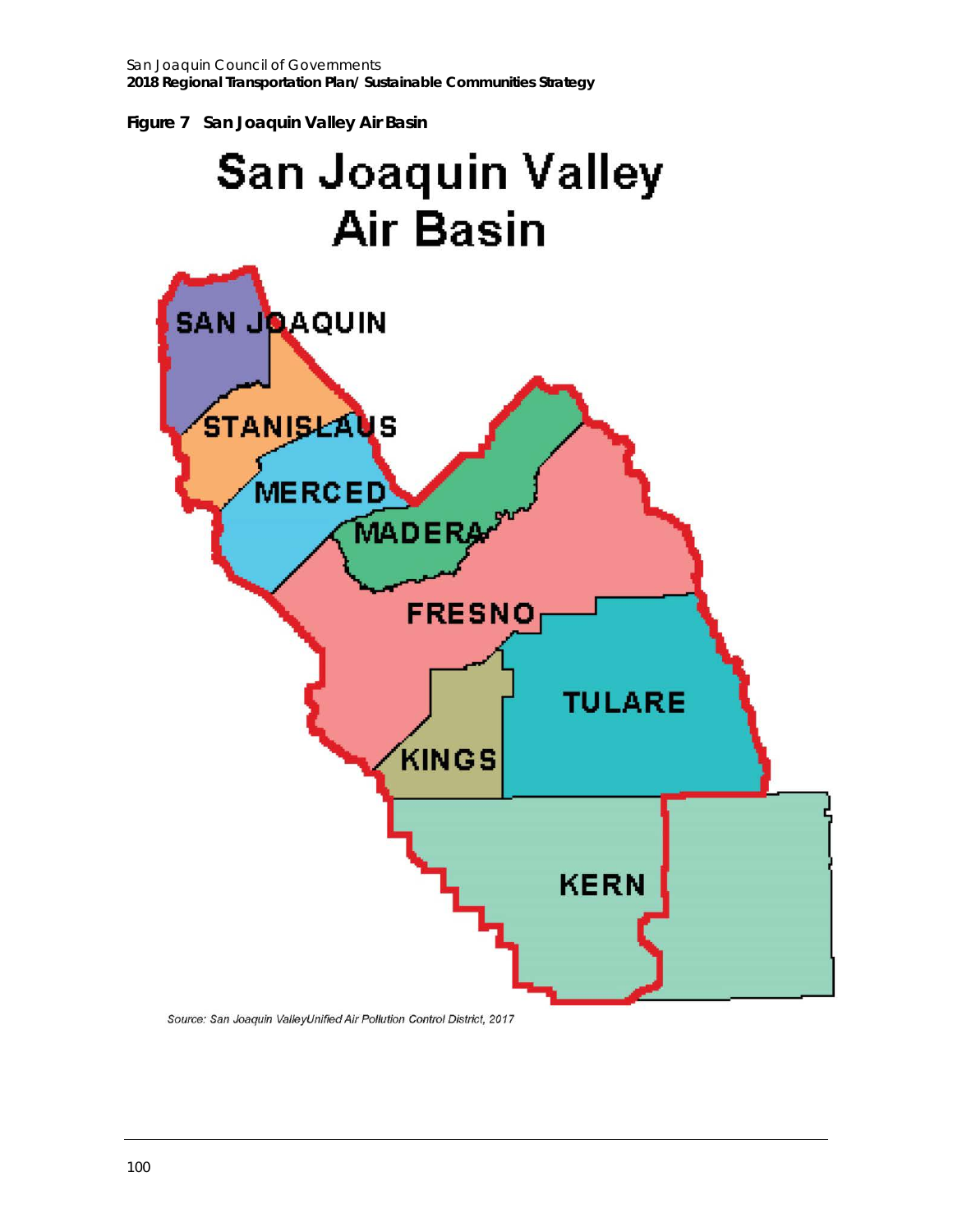In the late fall and winter, when there is little interchange of air between the valley and the coast, humidity is high following winter rains, and temperature inversions at ground level persist over the entire valley for several weeks, air movement is virtually absent and radiation fog, known as tule fog, forms. This is typically when peak concentrations of carbon monoxide (CO), oxides of nitrogen  $(NO<sub>x</sub>)$ , and particulate matter (PM) occur.

## **b. Air Pollutants of Primary Concern**

The federal and State Clean Air Acts (CAA) mandate the control and reduction of certain air pollutants, referred to as "criteria pollutants." Under these laws, the U.S. Environmental Protection Agency (U.S. EPA) and the California Air Resources Board (CARB) have established ambient air quality standards for criteria pollutants. Primary criteria pollutants are emitted directly from a source (e.g., vehicle tailpipe, an exhaust stack of a factory, etc.) into the atmosphere and include carbon monoxide, reactive organic gasses (ROG), NO<sub>x</sub>, fine particulate matter (PM<sub>10</sub> and PM<sub>2.5</sub>), sulfur dioxide ( $SO<sub>2</sub>$ ), and lead (Pb). Secondary criteria pollutants are created by atmospheric chemical and photochemical reactions. ROG, together with  $NO<sub>X</sub>$ , form the building blocks for the creation of photochemical (secondary) pollutants. Secondary pollutants include oxidants, ozone, and sulfate and nitrate particulates (smog). The characteristics, sources, and effects of critical air contaminants are provided in [Table 5.](#page-2-0)

#### <span id="page-2-0"></span>**Table 5 Description of Criteria Pollutants**

#### **Photochemical Oxidant (Ox)**

**Characteristics.** The term "photochemical oxidant" can include several different pollutants, but consists primarily of ozone (more than 90 percent) and a group of chemicals called organic peroxynitrates. Photochemical oxidants are created in the atmosphere rather than emitted directly into the air. Reactive organic gases and oxides of nitrogen are the emitted contaminants, which participate in the reaction. Ozone is a pungent, colorless toxic gas, which is produced by the photochemical process. Photochemical oxidant is a characteristic of southern California-type smog, and reaches highest concentrations during the summer and early fall.

**Sources.** Ozone is caused by complex atmospheric reactions involving oxides of nitrogen and reactive organic gases with ultraviolet energy from sunlight. Motor vehicles are the major source of oxides of nitrogen and reactive organic gases in the basin.

**Effects.** The common manifestations of ozone and other photochemical oxidants are damage to vegetation and cracking of untreated rubber. Ozone in high concentrations (ranging from 0.15 ppm to 0.50 ppm) can also directly affect the lungs, causing respiratory and coronary irritation and possible changes in lung functions. These health problems are particularly acute in children and elderly people exposed to these pollutants.

#### **Carbon Monoxide (CO)**

**Characteristics.** CO is a colorless, odorless, toxic gas produced through the incomplete combustion of fossil fuels. Concentrations are higher in winter when more fuel is burned for heating purposes and weather conditions favor the build-up of directly emitted contaminants.

**Sources.** The use of gasoline-powered engines is the major source of this contaminant, with automobiles being the primary contributor. CO emissions from gasoline-powered engines are higher during winter months due to poor engine efficiency in cold temperatures. Various industrial processes also produce CO emissions through incomplete combustion of fossil fuels.

**Effects.** CO does not irritate the respiratory tract. However, it passes through the lungs directly into the blood stream and, by interfering with the transfer of oxygen, deprives sensitive tissues of oxygen.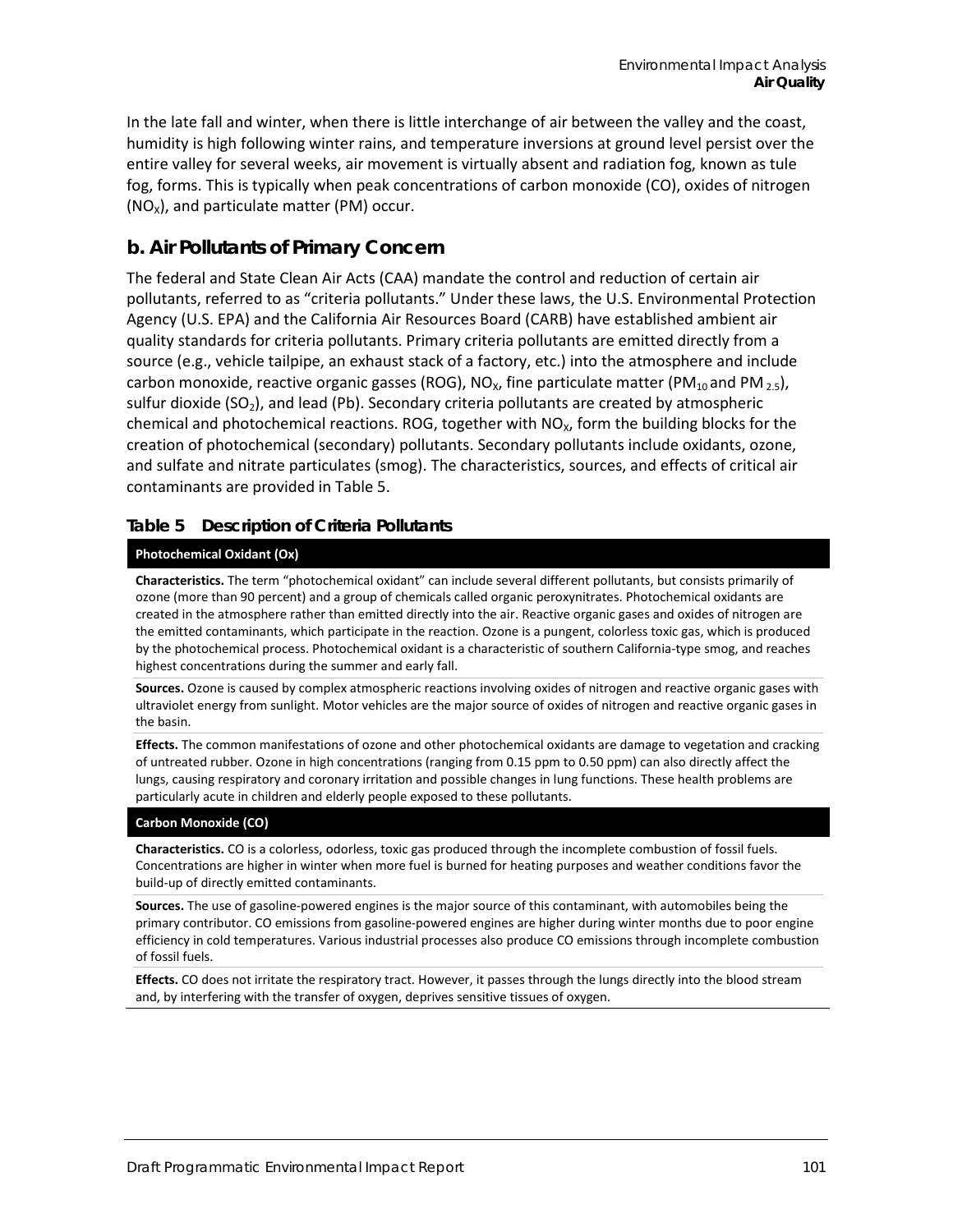#### **Nitrogen Oxides (NO<sub>X</sub>)**

**Characteristics.** NO<sub>X</sub> primarily consists of nitric oxide (NO) (a colorless, odorless gas formed from atmospheric nitrogen and oxygen when petroleum combustion takes place under high temperatures and/or pressure) and nitrogen dioxide  $(NO<sub>2</sub>)$  (a reddish-brown irritating gas formed by the combination of nitric oxide with oxygen). Due to the role they play as ozone precursors, oxides of nitrogen are one of the two criteria pollutants subject to federal ozone requirements.

**Sources.** High combustion temperatures cause nitrogen and oxygen to combine and form nitric oxide. Further reaction produces additional oxides of nitrogen. Combustion in motor vehicle engines, power plants, refineries and other industrial operations are the primary sources in the region. Ships, railroads and aircraft are other significant emitters.

**Effects.** Oxides of nitrogen are direct participants in photochemical smog reactions. The emitted compound, nitric oxide, combines with oxygen in the atmosphere in the presence of sunlight, to form nitrogen dioxide and ozone. Nitrogen dioxide, the most significant of these pollutants, can color the atmosphere at concentrations as low as 0.5 ppm on days of 21 0-mile visibility. NO<sub>2</sub> is an important air pollutant in the region because it is a primary receptor of ultraviolet light. The latter initiates photochemical reactions, helping to form ozone and/or particulate nitrate. It will also react in the air to form nitrate particulates.

#### Sulfur Dioxide (SO<sub>2</sub>)

Characteristics. SO<sub>2</sub> is a colorless, pungent, irritating gas formed primarily by the combustion of sulfur-containing fossil fuels. In humid atmospheres,  $SO<sub>2</sub>$  can form sulfur trioxide and sulfuric acid mist, with some of the latter eventually reacting to produce sulfate particulates.

Sources. This contaminant is the natural combustion product of sulfur or sulfur-containing fuels. Fuel combustion is the major source, while chemical plants, sulfur recovery plants, and metal processing are minor contributors.

**Effects.** At sufficiently high concentrations, sulfur dioxide irritates the upper respiratory tract. At lower concentrations, when in conjunction with particulates,  $SO_2$  appears able to do still greater harm by injuring lung tissues. Sulfur oxides, in combination with moisture and oxygen, can yellow the leaves of plants, dissolve marble and eat away iron and steel. Sulfur oxides can also react to form sulfates, which reduce visibility.

#### Particulates (Total Suspended Particles and PM<sub>10</sub>)

**Characteristics.** Atmospheric particulates are made up of finely divided solids or liquids, such as soot, dust, aerosols, fumes, and mists. About 90 percent by weight of the emitted particles are larger than 10 microns in diameter, but about 10 percent by weight, or 90 percent of the total *number* of particulates, are less than 5 microns in diameter. The aerosols formed in the atmosphere, primarily sulfate and nitrate, are usually smaller than 1 micron. In areas close to major sources, particulate concentrations are generally higher in the winter, when more fuel is burned for heating, and meteorological conditions favor the build-up of directly-emitted contaminants. However, in areas remote from major sources and subject to photochemical smog (ozone), particulate concentrations can be higher during summer months because the presence of ozone increases the potential for  $SO_2$  and  $NO_2$  to convert to sulfate and nitrate particulates.

**Sources.** Particulate matter consists of particles in the atmosphere resulting from many kinds of dust and fumeproducing industrial and agricultural operations, from combustion, and from atmospheric photochemical reactions. Reentrained road dust from vehicles is a significant source of particulates. Natural activities also put particulates into the atmosphere; wind-raised dust and ocean spray are two such sources of particulates.

**Effects.** In the respiratory tract very small particles of certain substances may produce injury by themselves, or may contain absorbed gases that are injurious. Suspended in the air, particulates less than 5 microns in diameter can both scatter and absorb sunlight, producing haze and reducing visibility. They can also cause a wide range of damage to materials.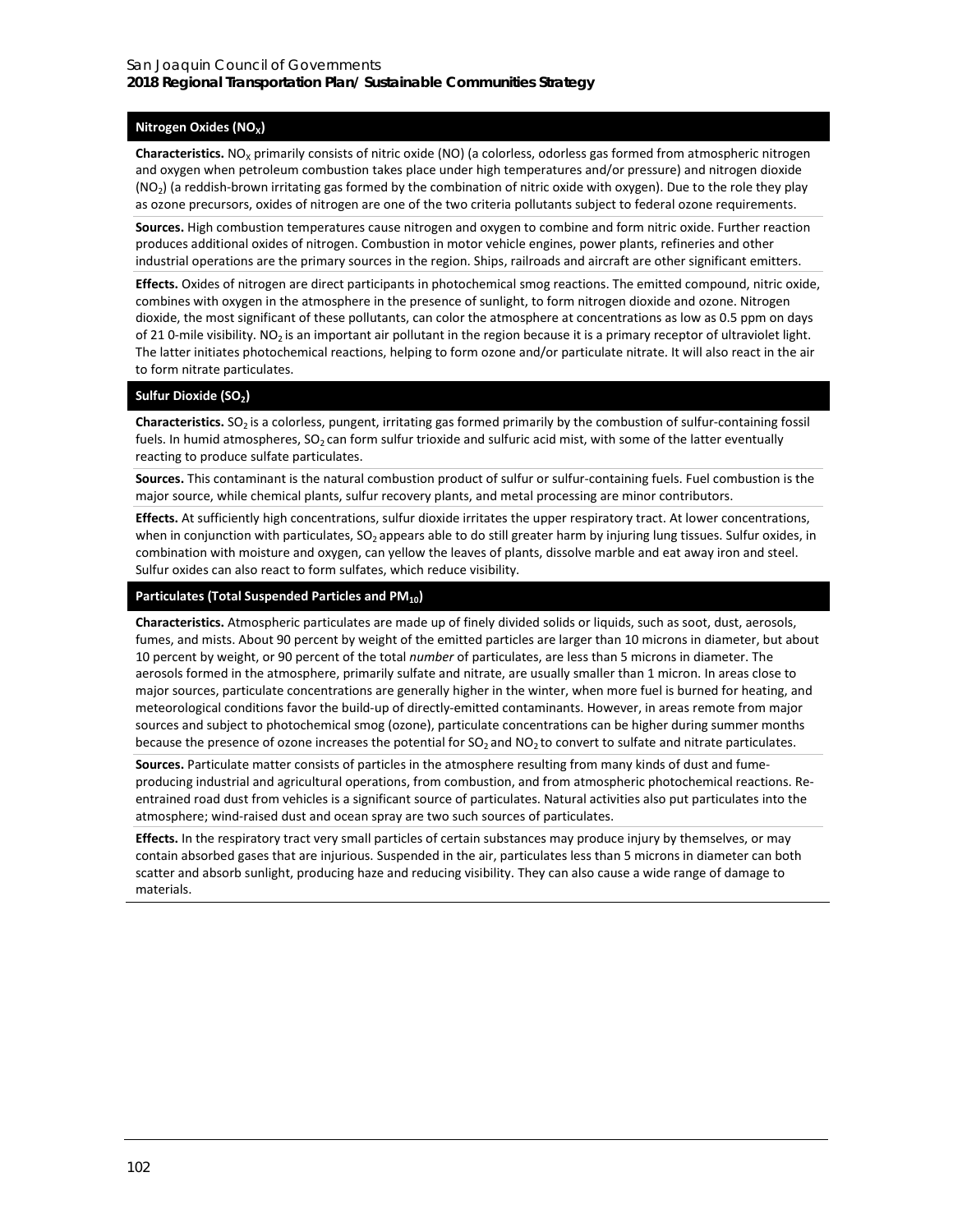#### **Diesel Particulate Matter (DPM)**

**Characteristics.** Diesel particulate matter is part of a complex mixture that makes up diesel exhaust. Diesel exhaust is commonly found throughout the environment. Diesel exhaust is composed of two phases, either gas or particle, and both phases contribute to the risk. The gas phase is composed of many of the urban hazardous air pollutants, such as acetaldehyde, acrolein, benzene, 1,3-butadiene, formaldehyde, and polycyclic aromatic hydrocarbons. Diesel exhaust has a distinct odor, which is primarily a result of hydrocarbons and aldehydes contained in diesel fuel. The particle phase also has many different types of particles that can be classified by size or composition. The size of diesel particulates that are of greatest health concern are those that are in the categories of fine and ultra-fine particles. The composition of these fine and ultra-fine particles may be composed of elemental carbon with adsorbed compounds such as organic compounds, sulfate, nitrate, metals, and other trace elements.

**Sources.** Diesel exhaust is emitted from a broad range of diesel engines: the on-road diesel engines of trucks, buses, and cars and the off-road diesel engines that include locomotives, marine vessels, and heavy-duty equipment.

**Effects.** Acute exposure to diesel exhaust may cause irritation to the eyes, nose, throat and lungs, and some neurological effects such as lightheadedness. Acute exposure may also elicit a cough or nausea as well as exacerbate asthma. Chronic exposure in experimental animal inhalation studies has shown a range of dose-dependent lung inflammation and cellular changes in the lung and there are also diesel exhaust immunological effects. Based upon human and laboratory studies, there is considerable evidence that diesel exhaust is a likely carcinogen. Human epidemiological studies demonstrate an association between diesel exhaust exposure and increased lung cancer rates in occupational settings.

#### Hydrocarbons and other Organic Gases (Total Hydrocarbons, CH<sub>4</sub>NMHC (non-methane), AHC, NHC)

**Characteristics.** Any of the vast family of compounds consisting of hydrogen and carbon in various combinations are known as hydrocarbons. Fossil fuels are included in this group. Many hydrocarbon compounds are major air pollutants, and those which can be classified as olefins or aromatics are highly photochemically reactive. Atmospheric hydrocarbon concentrations are generally higher in winter because the reactive hydrocarbons react more slowly in the winter and meteorological conditions are more favorable to their accumulating in the atmosphere to higher concentration before producing photochemical oxidants. Due to the role they play as ozone precursors, reactive hydrocarbons are one of the two criteria pollutants subject to federal ozone requirements.

**Sources.** Motor vehicles are a major source of anthropogenic hydrocarbons (AHC) in the basin. Other sources include evaporation of organic solvents and petroleum refining and marketing operations. Trees are the principal emitters of biogenic or natural hydrocarbons (NHC).

**Effects.** Certain hydrocarbons can damage plants by inhibiting growth and causing flowers and leaves to fall. Levels of hydrocarbons currently measured in urban areas are not known to cause adverse effects in humans. However, certain members of this contaminant group are important components in the reactions which produce photochemical oxidants.

#### **Lead (Pb)**

**Characteristics.** Lead is an elemental heavy metal found naturally in the environment as well as in manufactured products. Lead can be released directly into the air, as suspended particles. It is soft, malleable, and melts at a relatively low temperature. When freshly cut, it has a bluish-white tint; it tarnishes to a dull gray upon exposure to air. Lead has several properties that make it useful: high density, low melting point, ductility, and relative inertness to oxidation. Combined with relative abundance and low cost, these factors resulted in the extensive worldwide use of lead. Lead is persistent in the environment and accumulates in soils and sediments through deposition from air sources, direct discharge of waste streams to water bodies, mining, and erosion.

**Sources.** The major sources of lead emissions historically have been mobile and industrial sources. As a result of phasing out leaded gasoline, metal processing currently is the primary source of Pb emissions. The highest level of lead in the air is generally found near lead smelters. Other stationary sources include waste incinerators, utilities, and lead-acid battery manufacturers.

**Effects.** Humans may be exposed to lead from air pollution directly, through inhalation, or through the incidental ingestion of lead that has settled out from the air onto soil or dust. Depending on the level of exposure, lead can adversely affect the nervous system, kidney function, immune system, reproductive and developmental systems and the cardiovascular system. Lead exposure also affects the oxygen carrying capacity of the blood. The lead effects most commonly encountered in current populations are neurological effects in children and cardiovascular effects (e.g., high blood pressure and heart disease) in adults. Infants and young children are especially sensitive to even low levels of lead, which may contribute to behavioral problems, learning deficits and lowered IQ. Elevated lead in the environment can result in decreased growth and reproductive rates in plants and animals, and neurological effects in vertebrates.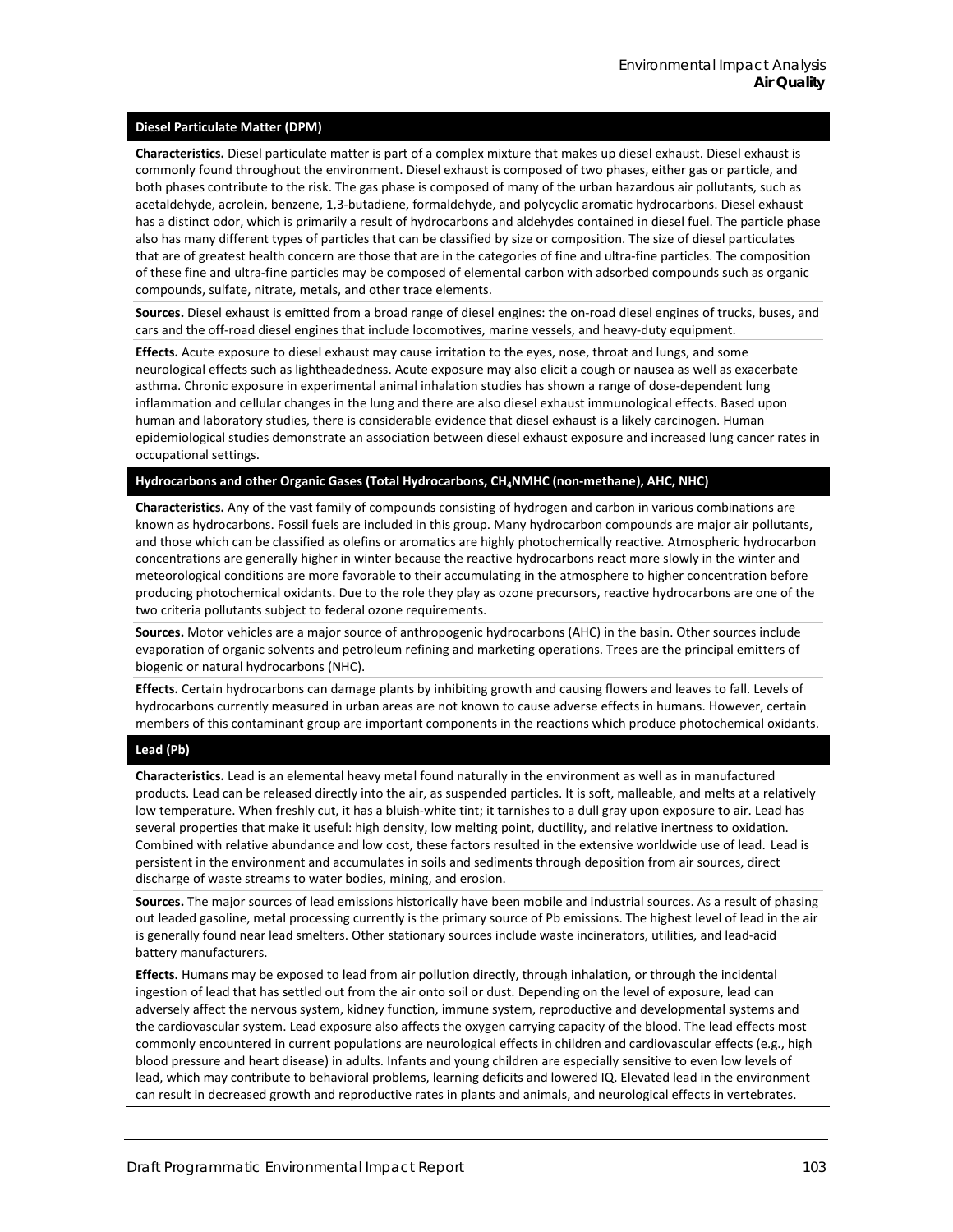# **c. Other Pollutants**

Diesel engine fuel combustion emits particulate matter, referred to as diesel particulate matter (DPM) that can be very small and readily respirable. The particles have hundreds of chemicals adsorbed onto their surfaces, including many known or suspected mutagens and carcinogens (CARB 2016a). Both short and long-term exposure to DPM can result in adverse health effects. Short-term exposure may cause irritation to the eyes, nose, throat and lungs and exacerbate asthma, while chronic exposure has been shown to lead to lung inflammation and cellular changes in animals and has been linked to cancer (U.S. EPA 2017a). Statewide, DPM is estimated to result in 1,400 additional cases of cardiopulmonary death, 100 cases of cardiovascular hospitalization, 120 cases of respiratory hospitalization, and 600 cases of respiratory emergency room visits (CARB 2016a). Most major sources of diesel emissions, such as ships, trains, and trucks, operate in and around ports, rail yards, and heavily traveled roadways. DPM is identified by CARB as a toxic air contaminant (TAC) (CARB 2016a).

Besides DPM, several other pollutants emitted by vehicle exhaust are a public health concern. The U.S. EPA has identified five pollutants of highest priority in addition to DPM: acrolein, acetaldehyde, formaldehyde, benzene, and 1,3-butadiene. The latter five pollutants are found in organic gases emitted by vehicles.

## **d. Odors**

Typically, odors are regarded as an annoyance rather than a health hazard. However, manifestations of a person's reaction to foul odors can range from psychological (e.g., irritation, anger, or anxiety) to physiological (e.g., circulatory and respiratory effects, nausea, vomiting, and headache). The ability to detect odors varies considerably among the population and overall is quite subjective. Some individuals have the ability to smell minute quantities of specific substances; others may not have the same sensitivity but may have sensitivities to odors of other substances. In addition, people may have different reactions to the same odor; in fact, an odor that is offensive to one person (e.g., from a fast-food restaurant) may be perfectly acceptable to another.

It is also important to note that an unfamiliar odor is more easily detected and is more likely to cause complaints than a familiar one. This is because of the phenomenon known as odor fatigue, in which a person can become desensitized to almost any odor and recognition only occurs with an alteration in the intensity. Quality and intensity are two properties present in any odor. The quality of an odor indicates the nature of the smell experience. For instance, if a person describes an odor as flowery or sweet, then the person is describing the quality of the odor. Intensity refers to the strength of the odor. For example, a person may use the word "strong" to describe the intensity of an odor. Odor intensity depends on the odorant concentration in the air.

When an odorous sample is progressively diluted, the odorant concentration decreases. As this occurs, the odor intensity weakens and eventually becomes so low that the detection or recognition of the odor is quite difficult. At some point during dilution, the concentration of the odorant reaches a detection threshold. An odorant concentration below the detection threshold means that the concentration in the air is not detectable by the average human.

## **e. Sensitive Receptors**

A sensitive receptor is a location where human populations, especially children, seniors, and sick persons, are present and where there is a reasonable expectation of continuous human exposure to pollutants. Examples of sensitive receptors include residences, hospitals, andschools.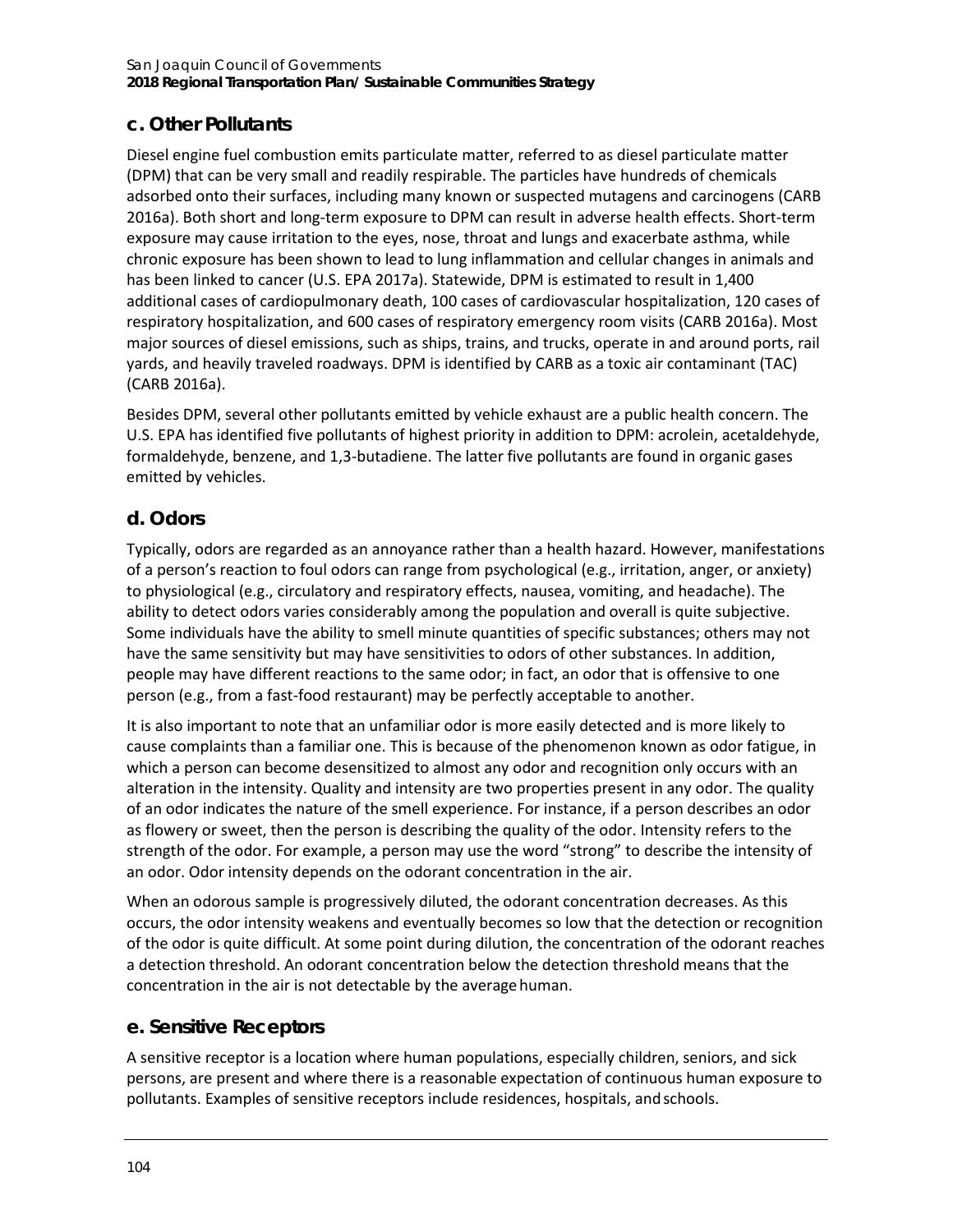# **f. Ambient Air Quality**

The federal and state governments have established ambient air quality standards for the protection of public health. The U.S. EPA has set primary national ambient air quality standards (NAAQS) for ozone, CO, nitrogen dioxide (NO<sub>2</sub>), sulfur dioxide (SO<sub>2</sub>), particulate matter with a diameter of up to ten microns (PM<sub>10</sub>) and up to 2.5 microns (PM<sub>2.5</sub>), and lead (Pb). Primary standards are those levels of air quality deemed necessary, with an adequate margin of safety, to protect public health. In addition, California has established ambient air quality standards for these and other pollutants, which are typically more stringent than the federal standards[. Table 6](#page-6-0) lists the current federal and State standards for regulated pollutants.

| Pollutant                                                                                             | <b>Averaging Time</b> | <b>Federal Primary Standards</b> | <b>California Standards</b>                                                                                                                                   |
|-------------------------------------------------------------------------------------------------------|-----------------------|----------------------------------|---------------------------------------------------------------------------------------------------------------------------------------------------------------|
| Ozone                                                                                                 | 1-Hour                |                                  | $0.09$ ppm                                                                                                                                                    |
|                                                                                                       | 8-Hour                | 0.070 ppm                        | 0.070 ppm                                                                                                                                                     |
| CO                                                                                                    | 8-Hour                | 9.0 ppm                          | 9.0 ppm                                                                                                                                                       |
|                                                                                                       | 1-Hour                | 35.0 ppm                         | 20.0 ppm                                                                                                                                                      |
| NO <sub>2</sub>                                                                                       | Annual                | 0.053 ppm                        | 0.030 ppm                                                                                                                                                     |
|                                                                                                       | 1-Hour                | 0.100 ppm                        | $0.18$ ppm                                                                                                                                                    |
| SO <sub>2</sub>                                                                                       | Annual                |                                  |                                                                                                                                                               |
|                                                                                                       | 24-Hour               |                                  | $0.04$ ppm                                                                                                                                                    |
|                                                                                                       | 1-Hour                | 0.075 ppm                        | 0.25 ppm                                                                                                                                                      |
| $PM_{10}$                                                                                             | Annual                |                                  | $20 \mu g/m^3$                                                                                                                                                |
|                                                                                                       | 24-Hour               | 150 μg/m <sup>3</sup>            | 50 $\mu$ g/m <sup>3</sup>                                                                                                                                     |
| PM <sub>25</sub>                                                                                      | Annual                | 12 μg/m <sup>3</sup>             | 12 μg/m <sup>3</sup>                                                                                                                                          |
|                                                                                                       | 24-Hour               | 35 $\mu$ g/m <sup>3</sup>        |                                                                                                                                                               |
| Lead                                                                                                  | 30-Day                |                                  | $1.5 \ \mu g/m^3$                                                                                                                                             |
|                                                                                                       | 3-Month               | $0.15 \,\mathrm{\mu g/m}^3$      |                                                                                                                                                               |
| <b>Visibility-Reducing Particles</b>                                                                  |                       |                                  | Extinction coefficient of<br>0.23 per kilometer - visibility<br>of 10 miles or more due to<br>particles when relative<br>humidity is less than 70<br>percent. |
| <b>Sulfates</b>                                                                                       | 24-Hour               |                                  | $25 \mu g/m^3$                                                                                                                                                |
| Hydrogen Sulfide                                                                                      | 1-Hour                |                                  | 0.03 ppm                                                                                                                                                      |
| Vinyl Chloride                                                                                        | 24-Hour               |                                  | $0.01$ ppm                                                                                                                                                    |
| ppm = parts per million;<br>$\mu$ g/m <sup>3</sup> = micrograms per cubic meter<br>Source: CARB 2016b |                       |                                  |                                                                                                                                                               |

<span id="page-6-0"></span>

| Table 6 Federal and State Ambient Air Quality Standards |  |  |
|---------------------------------------------------------|--|--|
|                                                         |  |  |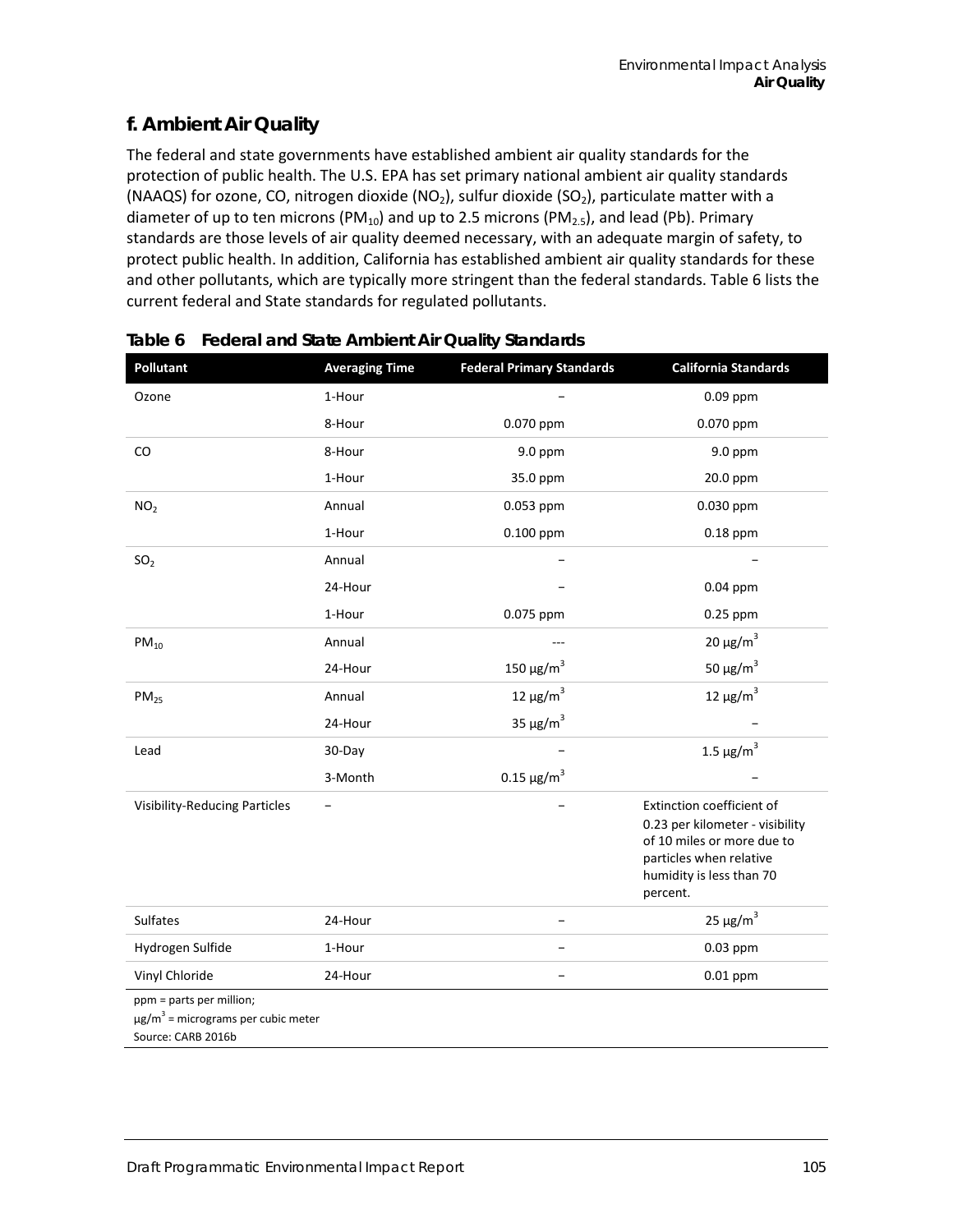#### San Joaquin Council of Governments **2018 Regional Transportation Plan/ Sustainable Communities Strategy**

The U.S. EPA and CARB designate air basins, or portions of air basins, and counties as being in "attainment" or "nonattainment" for each of the criteria pollutants. Nonattainment areas are ranked as marginal, moderate, serious, severe, or extreme according to the degree of nonattainment. Areas that do not meet the standards shown in [Table 6](#page-6-0) are classified as nonattainment areas. The NAAQS (other than ozone,  $PM_{10}$ ,  $PM_{2.5}$ , and those based on annual averages or arithmetic mean) are not to be exceeded more than once per year; the NAAQS for ozone, PM<sub>10</sub>, PM<sub>2.5</sub> are based on statistical calculations over one- to three-year periods, depending on the pollutant. The California Ambient Air Quality Standards (CAAQS) are not to be exceeded during a three-year period.

The determination of whether an area meets state and federal standards is based on air quality monitoring data. Some areas are unclassified, which means there is insufficient monitoring data for determining attainment or nonattainment. Unclassified areas are typically treated as being in attainment. Because the attainment/nonattainment designation is pollutant specific, an area may be classified as nonattainment for one pollutant and attainment for another. Similarly, because the State and federal standards differ, an area could be classified as in attainment for the federal standards of a pollutant and nonattainment for the State standard of the same pollutant.

[Table 7](#page-7-0) summarizes the SJVAB's attainment status for federal and State criteria pollutant standards. As indicated in the table, the SJVAB is currently in nonattainment of the following standards (SJVAPCD 2012b):

- State one-hour ozone
- **State and federal eight-hour ozone**
- **State 24-hour PM10**
- State and federal  $PM<sub>2.5</sub>$

The SJVAB is classified as being in nonattainment for the state one-hour ozone standard, federal and state eight-hour ozone standards, the state  $PM_{10}$  standard, and the federal and state 24-hour and annual PM<sub>2.5</sub> standards.

| <b>Pollutant</b>                     | <b>NAAQS</b>            | <b>CAAQS</b>         |
|--------------------------------------|-------------------------|----------------------|
| $Ozone-1 hour$                       | None                    | Nonattainment/Severe |
| $Ozone - 8 hour$                     | Nonattainment           | Nonattainment        |
| CO                                   | Attainment/Unclassified | Attainment           |
| NO <sub>2</sub>                      | Attainment/Unclassified | Attainment           |
| SO <sub>2</sub>                      | Unclassified            | Attainment           |
| $PM_{10}$                            | Attainment              | Nonattainment        |
| PM <sub>2.5</sub>                    | Nonattainment           | Nonattainment        |
| Lead (Pb)                            | Attainment/Unclassified | Attainment           |
| <b>Sulfates</b>                      | None                    | Attainment           |
| Hydrogen Sulfide                     | None                    | Unclassified         |
| <b>Visibility-Reducing Particles</b> | None                    | Unclassified         |
| Vinyl Chloride                       | None                    | Attainment           |
| Source: SJVAPCD 2012                 |                         |                      |

<span id="page-7-0"></span>

|  | Table 7 Criteria Pollutant Attainment Status for San Joaquin Valley Air Basin |  |  |  |  |  |
|--|-------------------------------------------------------------------------------|--|--|--|--|--|
|--|-------------------------------------------------------------------------------|--|--|--|--|--|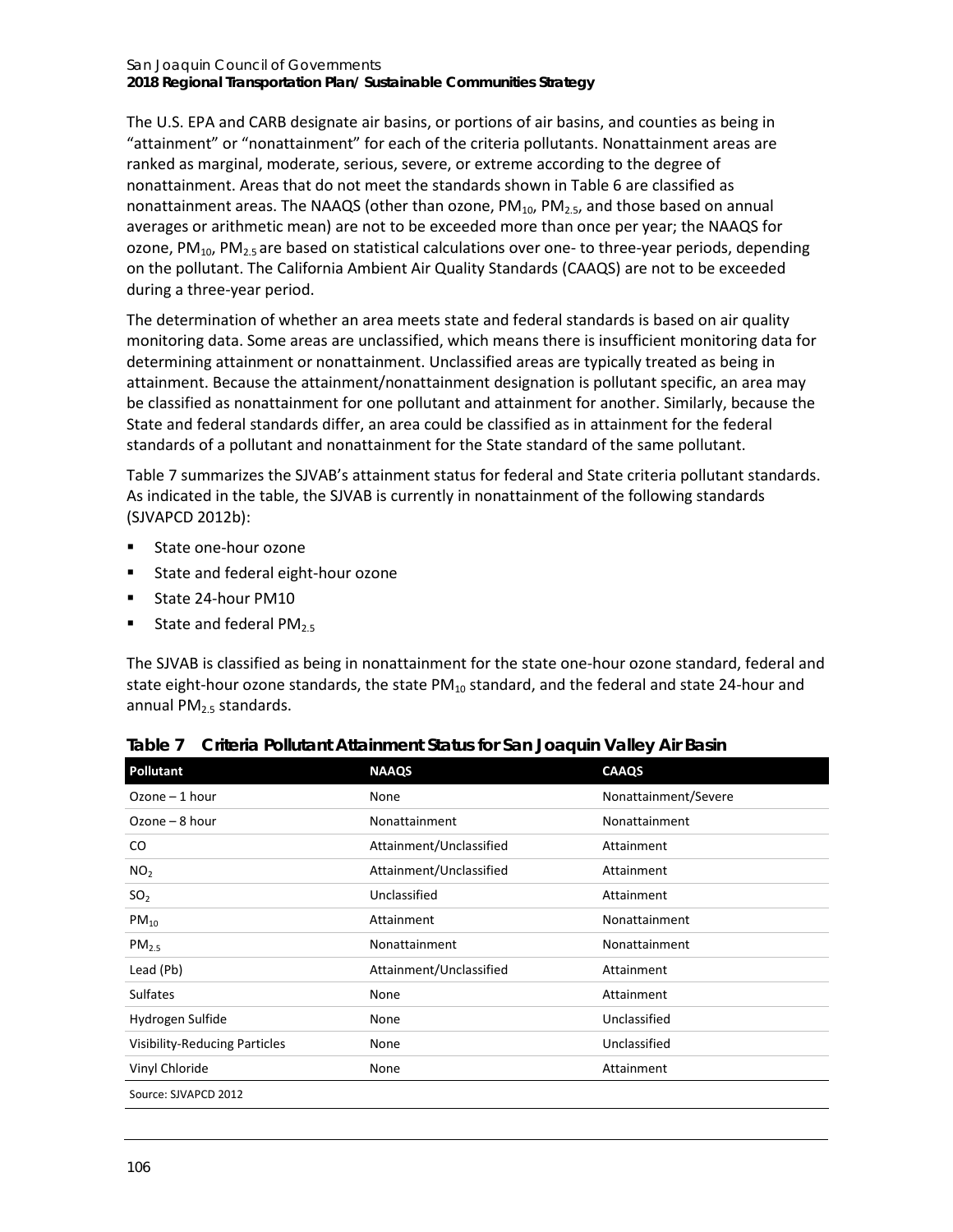## **g. Air Quality Monitoring**

The SJVAPCD and CARB maintain four air quality-monitoring sites in San Joaquin County: Hazelton Street, Stockton; Airport, Tracy; Wagner/Holt, Stockton; and 530 Fishback Road, Manteca. [Figure 8](#page-8-0) shows the locations of air quality monitoring stations in the SJVAB. [Table 8](#page-9-0) summarizes the top four maximum daily concentrations of criteria pollutants throughout San Joaquin County in 2014, 2015, and 2016. [Table 9](#page-9-1) an[d Table 10](#page-9-2) show the emissions inventory and forecast for ROG, NO<sub>x</sub>, and PM<sub>2.5</sub> and  $PM_{10}$  within the SJVAB, respectively.

#### <span id="page-8-0"></span>**Figure 8 SJVAB Air Quality Monitoring Stations (2017)**



#### **SAN JOAQUIN COUNTY**  $n + 1$

- Stockton-Hazelton: G. M. P. F. T \* 21 Hanford: G. F. M. P
- Tracy-Airport: G, M, P, F  $+2$ \* 3 Manteca: P.E.M.
- 
- STANISI AUS COUNTY
- 4 Modesto-14th St: G, M, P, F

#### $\star$  5 Turlock: G. M. P. F.

#### **MERCED COUNTY**

- \* 6 Merced-M St: P.F
- \* 7 Merced-Coffee: G,F,M

#### **MADERA COUNTY**

- \*8 Madera City: G, P, F, M \* 9 Madera-Pump Yard: G, M
- Other<sup>1</sup>:
- Chukchansi Indians A 10 Picayune Rancheria: G, F, P, M

#### **FRESNO COUNTY**

#### Other<sup>1</sup>:

- Monache Tribe/Foothill Yokut Indians
- ▲ 11 Table Mountain AMS<sup>+</sup>: G, F, P, M
- \* 12 Tranquillity: G, F, M
- 
- 
- 
- \* 17 Fresno-Drummond: G, P, M

Particulate (PM10)

- \* 18 Fresno-Foundry Park Ave: G, M
- \* 19 Parlier: G, M
- \* 20 Huron: F, M

#### MONITORING DESIGNATIONS

- 
- Fine Particulate (PM2.5) N National Core
- Gaseous
- M Meteorological
- Toxins L Lead
	-

#### \* 22 Corcoran: F, M, P Other<sup>1</sup>

**KINGS COUNTY** 

Tachi Yokut Tribe ▲ 23 Santa Rosa Rancheria: G, M, P

#### **TULARE COUNTY**

- \* 24 Visalia Airport: M
- 25 Visalia-Church St: G. F. M. P.
- \* 26 Porterville: G, F, M
- Other<sup>2</sup> A 27 Lower Kaweah: A. G. M.
- ▲ 28 Ash Mountain: A, G, M, F

### **KERN COUNTY**

- · 29 Shafter: G. M.
- 30 Oildale: G. M. P
- 31 Bakersfield-Golden/M St: F, P
- 32 Bakersfield-Calif Ave: A, G, M, P, F, T
- + 33 Bakersfield-Muni: G. M.
- 34 Bakersfield-Airport (Planz): F
- $\blacksquare$  35 Edison G M
- 36 Arvin-Di-Giorgio: G, M
- $\star$  37 Maricopa: G, M
- $\star$  38 Lebec: F, M

#### **MONITORING OPERATION**

- Sites operated by the District • Sites operated by the District & CARB
- Sites operated by CARB ٠
- A Sites operated by other agencies
- Other<sup>t</sup> Tribal Other<sup>2</sup> National Park Service
- + Air Monitoring Station (AMS)
- Source: San Joaquin ValleyUnified Air Pollution Control District, 2017
	-
- 
- 
- 

- **Acid Deposition** p
- $\overline{G}$
- 

#### + 13 Fresno-Sky Park: G, M  $\star$  14 Clovis: G, M, P, F

- 
- 

# 15 Fresno-Garland: G, M, P, F, T, N, L

\* 16 Fresno-Pacific: F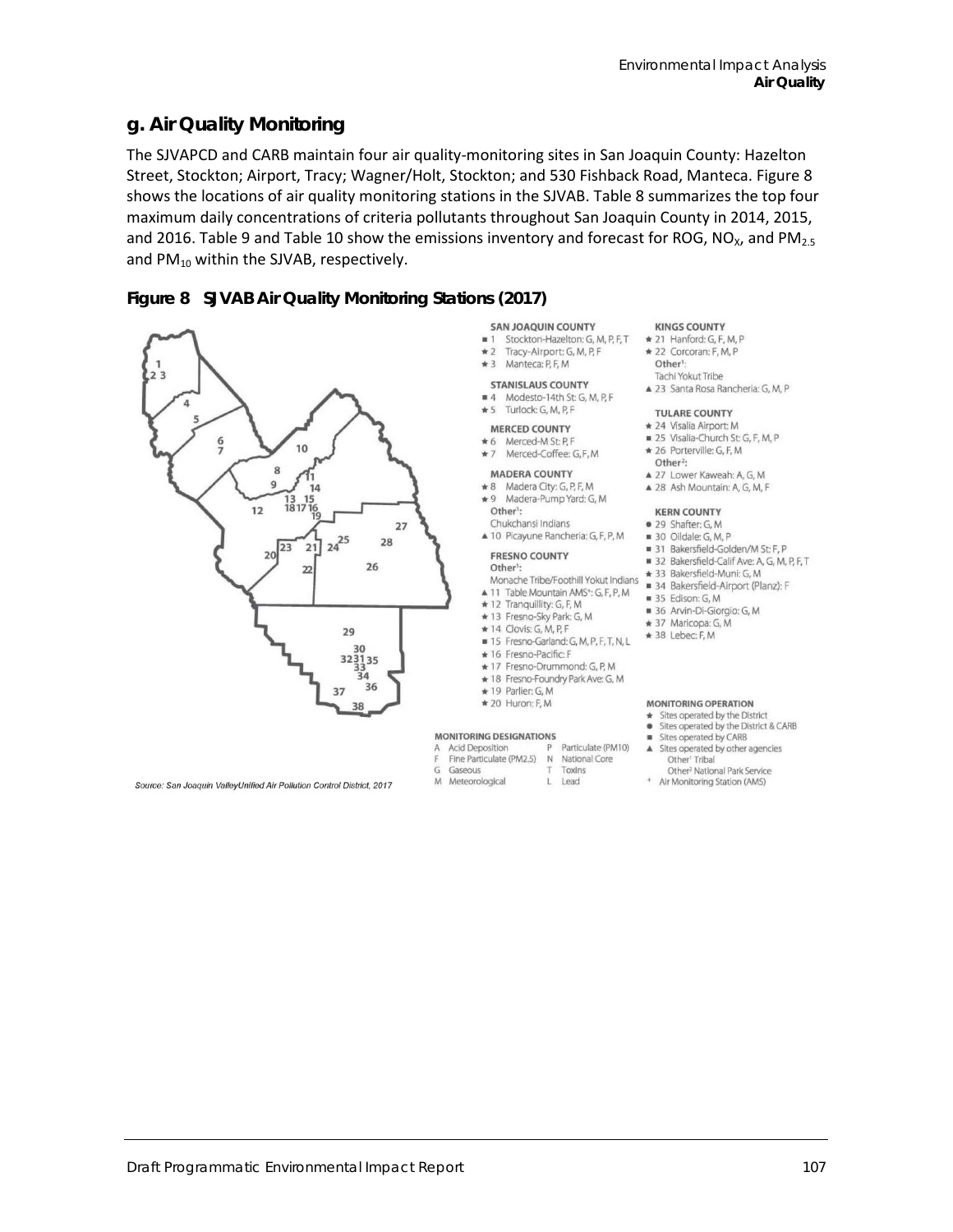#### <span id="page-9-0"></span>**Table 8 Maximum Sampled Pollutant Concentrations for San Joaquin County (2014- 2016)**

| <b>Pollutant</b>                                                                  | 2014  | 2015     | 2016        |
|-----------------------------------------------------------------------------------|-------|----------|-------------|
| 8-Hour Ozone (ppm), 8-Hour Average                                                | 0.084 | 0.091    | 0.092       |
| Number of days of State exceedances (>0.070 ppm)                                  | 17    | 21       | 19          |
| Number of days of Federal exceedances (>0.070 ppm)                                | 17    | 21       | 19          |
| Ozone (ppm), Worst Hour                                                           | 0.097 | 0.107    | 0.109       |
| Number of days of State exceedances (>0.10 ppm)                                   | 1     | 4        | 4           |
| Nitrogen Dioxide (ppb) - Worst Hour                                               | 66.9  | 58       | 64.1        |
| Number of days of State exceedances (>180 ppb)                                    | 0     | 0        | $\mathbf 0$ |
| Particulate Matter 10 microns, µg/m <sup>3</sup> , Worst 24 Hours <sup>1</sup>    | 109.0 | 107.3    | 71.7        |
| Number of samples of State exceedances (>50 $\mu$ g/m <sup>3</sup> ) <sup>2</sup> | 3     | 4        | 5           |
| Number of samples of Federal exceedances ( $>150 \mu g/m^3$ )                     | 0     | $\Omega$ | $\Omega$    |
| Particulate Matter < 2.5 microns, µg/m <sup>3</sup> , Worst 24 Hours              | 56.8  | 62.1     | 50.8        |
| Number of samples above Federal standard (>35 $\mu$ g/m <sup>3</sup> )            | 17    | 18       | 7           |

 $1$  Maximum PM<sub>10</sub> data is taken from the Manteca-530 Fishback Rd Station monitoring results.

 $2$  Because no State monitoring data is available for the Manteca-530 Fishback Rd Station, the number of State exceedances is taken from the Stockton-Hazelton Street Station.

Source: CARB 2017a

## <span id="page-9-1"></span>**Table 9 Emissions Inventory and Forecasts for ROG and NOX**

|                   |       | <b>Annual Average Emissions (tons/day)</b> |       |       |  |
|-------------------|-------|--------------------------------------------|-------|-------|--|
|                   | 2013  | 2017                                       | 2020  | 2022  |  |
| <b>ROG</b>        | 324.4 | 301.6                                      | 296.4 | 294.8 |  |
| NO <sub>x</sub>   | 318.1 | 237.5                                      | 208.3 | 185.2 |  |
| PM <sub>2.5</sub> | 63.4  | 60.0                                       | 60.0  | 59.5  |  |

Source: SJVAPCD 2016a

#### <span id="page-9-2"></span>**Table 10 Emissions Inventory and Forecasts for PM10**

|                         |       | <b>Annual Average Emissions (tons/day)</b> |       |       |  |
|-------------------------|-------|--------------------------------------------|-------|-------|--|
| Tons/Day                | 2000  | 2005                                       | 2010  | 2020  |  |
| $PM_{10}$ (All Sources) | 324.0 | 284.6                                      | 282.4 | 290.3 |  |
| Source: SJVAPCD 2007    |       |                                            |       |       |  |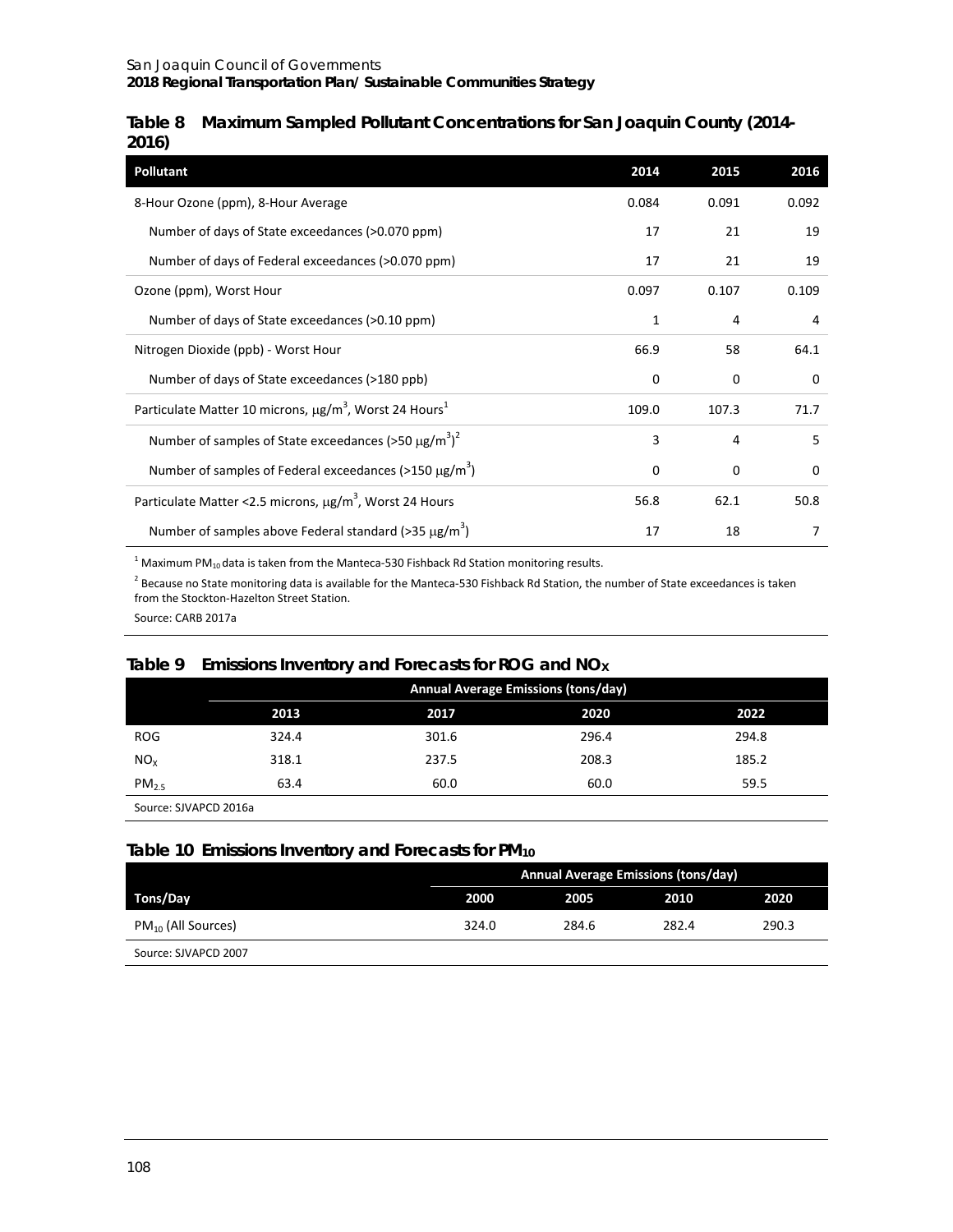# **h. Regulatory Setting**

Air quality in the County is addressed through the efforts of various federal, state, regional, and local government agencies. The agencies primarily responsible for improving the air quality within the County include the U.S. EPA, CARB, SJVAPCD, and the SJCOG. These agencies work jointly, as well as individually, to improve air quality through legislation, regulations, planning, policy-making, education, and a variety of programs. The agencies primarily responsible for improving the air quality within San Joaquin County are discussed below, along with their individual responsibilities.

# **Federal**

The U.S. EPA is responsible for enforcing the CAA and establishing National Ambient Air Quality Standards (NAAQS), as required under the 1977 CAA and subsequent amendments. The U.S. EPA regulates emission sources that are under the exclusive authority of the federal government, such as aircraft, ships, and certain types of locomotives. The agency has jurisdiction over emission sources outside state waters (e.g. beyond the outer continental shelf) and establishes various emission standards, including those for vehicles sold in states other than California. Automobiles sold in California must meet the stricter emission standards established by CARB.

As part of its enforcement responsibilities, the U.S. EPA requires each state with areas that do not meet the federal standards to prepare and submit a State Implementation Plan (SIP) that demonstrates the means to attain the federal standards. The SIP must integrate federal, state, and local plan components and regulations to identify specific measures to reduce pollution, using a combination of performance standards and market-based programs within the time frame identified in the SIP.

## **State**

In California, CARB is responsible for meeting the state requirements of the federal CAA, administering the California CAA, and establishing the California Ambient Air Quality Standards (CAAQS). The California CAA, as amended in 1992, requires all air districts in the state to endeavor to achieve and maintain the CAAQS. The CAAQS are generally more stringent than the corresponding federal standards and incorporate additional standards for sulfates, hydrogen sulfide, vinyl chloride, and visibility reducing particles. CARB regulates mobile air pollution sources, such as motor vehicles. The agency is responsible for setting emission standards for vehicles sold in California and for other emission sources, such as consumer products and certain off-road equipment. CARB established passenger vehicle fuel specifications, which became effective in March 1996. In addition, the California Legislature enacted Senate Bill 656 (SB 656) to reduce public exposure of airborne particulate matter in 2003, which required CARB to develop and adopt a list of readily available, feasible, and cost-effective control measures that could be employed by CARB and local air districts. CARB oversees the functions of local air pollution control districts and air quality management districts, which in turn administer air quality activities at the regional and county level.

# **Regional and Local**

The SJVAPCD is the agency responsible for monitoring and regulating air pollutant emissions from stationary, area, and indirect sources throughout the SJVAB. Under state law, the SJVAPCD is required to prepare a plan for air quality improvement for pollutants for which the SJVAPCD is in non-compliance. SJVAPCD has adopted numerous air quality plans to reduce ozone and particulate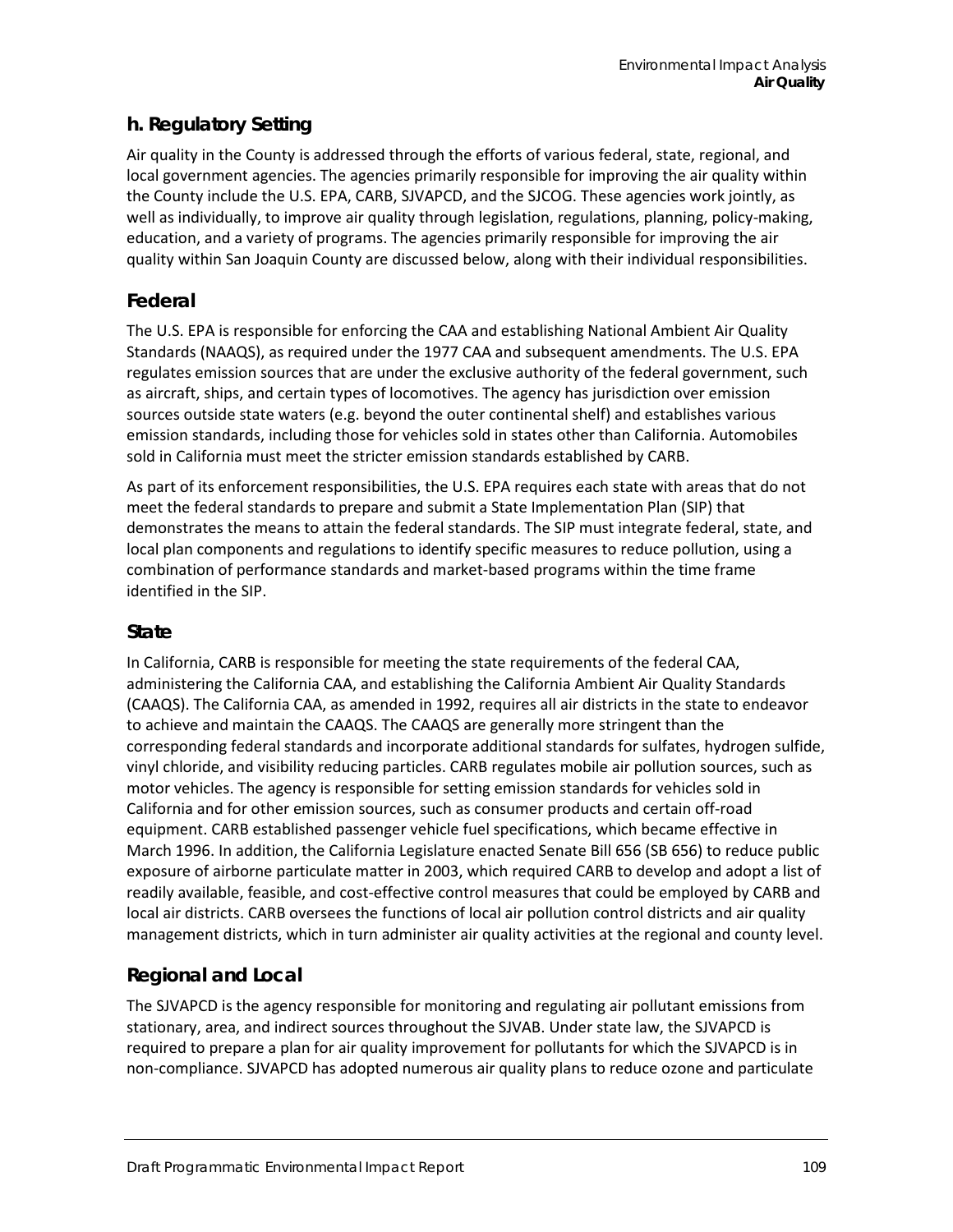San Joaquin Council of Governments **2018 Regional Transportation Plan/ Sustainable Communities Strategy**

precursor emissions since 1992. The following list provides the latest plan iterations to address attainment of different standards for which the Basin is in nonattainment (SJVAPCD 2016b, 2017):

- **2016 Plan for the 2008 8-hour Ozone Standard (adopted June 2016).** Ensures attainment of federal 2008 8-hour ozone standard (0.075 ppm) by December 31, 2031. The Ozone Plan describes a comprehensive stationary and mobile source control strategy to reduce  $NO<sub>x</sub>$ emissions by over 60 percent between 2012 and 2031.
- **2013 Plan for the Revoked 1-Hour Ozone Standard (adopted September 2013).** Ensures attainment of the now revoked 1-hour federal ozone standard (0.124 ppm).
- **2017 PM Plans (in preparation).** Will provide a single comprehensive attainment plan that addresses multiple PM $_{2.5}$  standards under the FCAA (1997, 2006, and 2012 federal annual PM 2.5 standards), and the 1987 federal annual PM $_{10}$  standard.
- **2016 Moderate Area Plan for the 2012 PM<sub>2.5</sub> Standard (adopted September 2016).** Ensures attainment of the federal annual PM<sub>2.5</sub> standard of 12  $\mu$ g/m<sup>3</sup> established in 2012. The Moderate Area Plan addresses the fact that attainment of the 2012 PM $_{2.5}$  standard by 2021 is impracticable and is physically impossible given that critical mobile source regulations, such as CARB regulations for trucks, buses, and off-road engines, would not be fully implemented until 2023.
- **2015 Plan for the 1997 PM2.5 standard (adopted April 2015).** Ensures attainment of 1997 federal annual PM<sub>2.5</sub> standard of 15 µg/m<sup>3</sup> and 24-hour PM<sub>2.5</sub> standard of 65 µg/m<sup>3</sup>.
- **2012 PM<sub>2.5</sub> Plan (adopted December 2012).** Addresses federal 24-hour PM<sub>2.5</sub> standard of 35  $\mu$ g/m<sup>3</sup> established in 2006.

In addition to preparing planning documents to ensure attainment of federal and state standards, the SJVAPCD sets rules and regulations to support attainment of standards and address air quality issues. Applicable rules and regulations including the following:

- **Regulation VIII Fugitive PM<sub>10</sub> Prohibition.** This regulation requires actions to prevent, reduce, or mitigate fugitive dust emissions associated with human activities, including construction and earthmoving activities.
	- **Rule 8021 – Construction, Demolition, Excavation, Extraction, and other Earthmoving Activities.** This rule requires that appropriate measures be implemented during construction, demolition, excavation, extraction, or other earthmoving activities, to ensure that visible dust emissions (VDE) do not exceed 20% opacity. Control measure options include watering of exposed surface areas, application of chemical/organic stabilizers, constructing wind barriers, restricting vehicles from the site, and establishing a speed limit of 15 miles per hour on unpaved access/haul roads. Rule 8021 also establishes administrative requirements, such as a Dust Control Plan for residential development involving 10 acres or more of disturbed surface area, non-residential development involving 5 acres or more, or for any project that would relocate more than 2,500 cubic yards per day of bulk materials on at least three days.
- **Regulation IX – Mobile and Indirect Sources.** This regulation encompasses a number of regulations that apply to mobile and indirect sources including the following:
	- **Rule 9120 – Transportation Conformity.** This rule specifies criteria and procedures for determining the conformity of highway and transit plans and projects funded by the US DOT, MPOs, or other recipients of funds under Title 23, United States Code or the Federal Transit Act, with SJVAPCD implementation plans.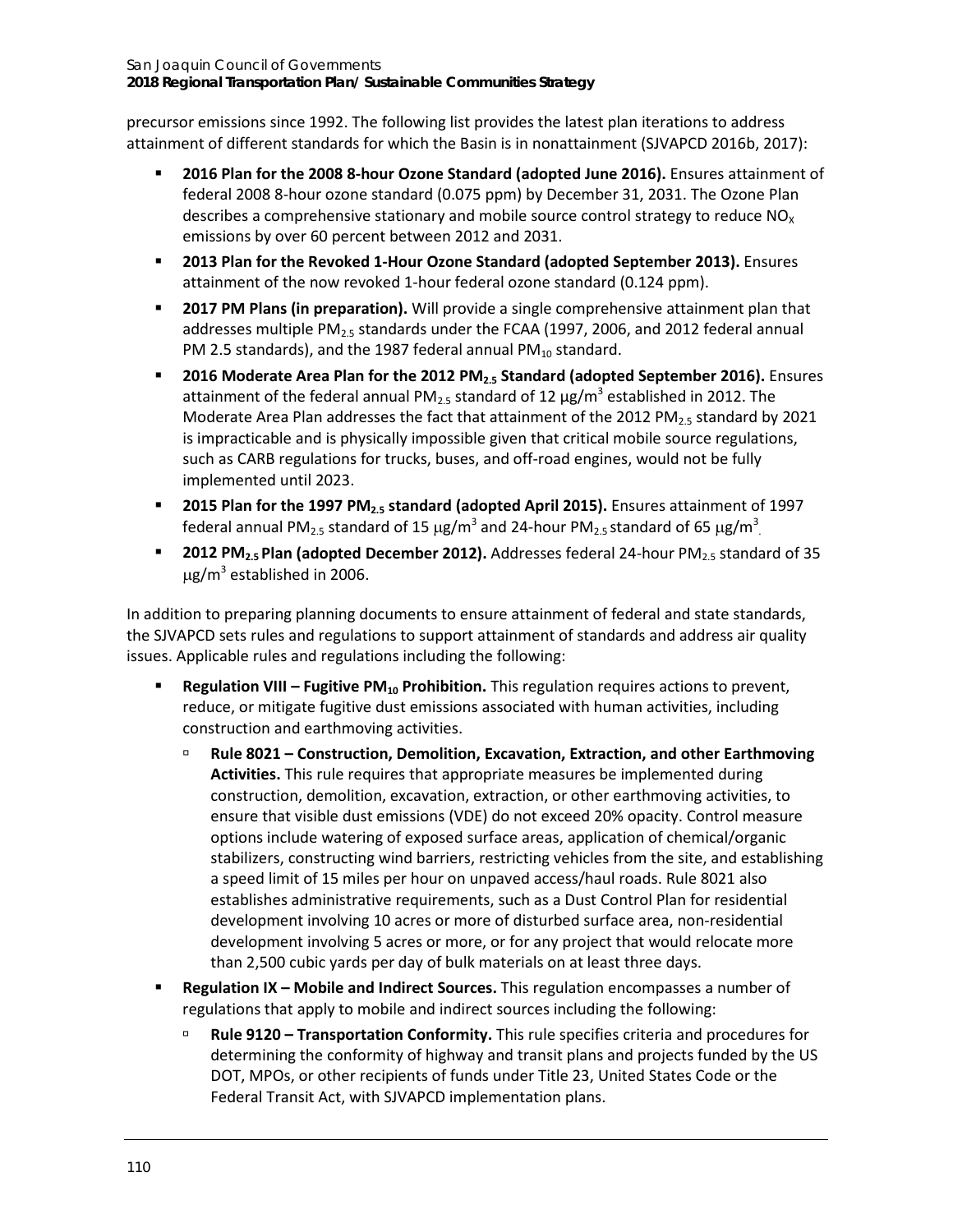- **Rule 9410 – Employer Based Trip Reduction.** This rule requires employers with at least 100 employees to develop and implement an Employer Trip Reduction Implementation Plan (eTRIP). The rule provides a menu of measures that can be incorporated into the eTRIP to encourage employees to use alternative transportation and ridesharing, such as registering with a local rideshare agency, internal ride matching, and providing onsite food service or childcare. Each measure is allotted a certain amount of points and the employer must achieve a total of either 100 or 250 points, depending on the type of work site.
- **Rule 9510 – Indirect Source Review.** The Indirect Source Review (ISR) rule, which went into effect March 1, 2006, requires developers of new residential, commercial, and industrial projects to reduce smog-forming and particulate emissions generated by their projects. The ISR rule also applies to transportation and transit projects whose construction exhaust emissions would result in a total of two or more tons per year of  $NO<sub>X</sub>$  or PM<sub>10</sub>. The rule requires developers to reduce construction NO<sub>x</sub> and PM<sub>10</sub> exhaust emissions by 20 percent and 45 percent, respectively, and reduce operational  $NO<sub>x</sub>$  and  $PM_{10}$  emissions by 33.3 percent and 50 percent, respectively, as compared to the unmitigated baseline.

#### *County and City General Plans*

A General Plan Air Quality element is required for all jurisdictions in the SJVAPCD. The Air Quality Element is intended to protect the public's health and welfare by implementing measures that allow the SJVAPCD to attain Federal and State air quality standards. To achieve this goal, the Element sets forth a number of policies and standards to reduce current pollution emissions and to require new development to include measures to comply with air quality standards. Policies include preparing local plans to achieve air quality standards, enforcing SJVAPCD regulations and guidance, monitoring air pollutants, implementing dust control practices for construction sites, and encouraging transportation alternatives to motor vehicles.

## 4.3.2 Impact Analysis

#### **a. Significance Thresholds and Methodology**

#### **Significance Thresholds**

The SJVAPCD has established the following significance thresholds for construction and operational emissions from individual projects:

| <b>Construction and Operational Thresholds</b> |  |
|------------------------------------------------|--|
| 100 tons per year of CO                        |  |
| 10 tons per year of $NOx$                      |  |
| 10 tons per year of ROG                        |  |
| 27 tons per year of $SO_x$                     |  |
| 15 tons per year of $PM_{10}$                  |  |
| 15 tons per year of PM <sub>25</sub>           |  |
|                                                |  |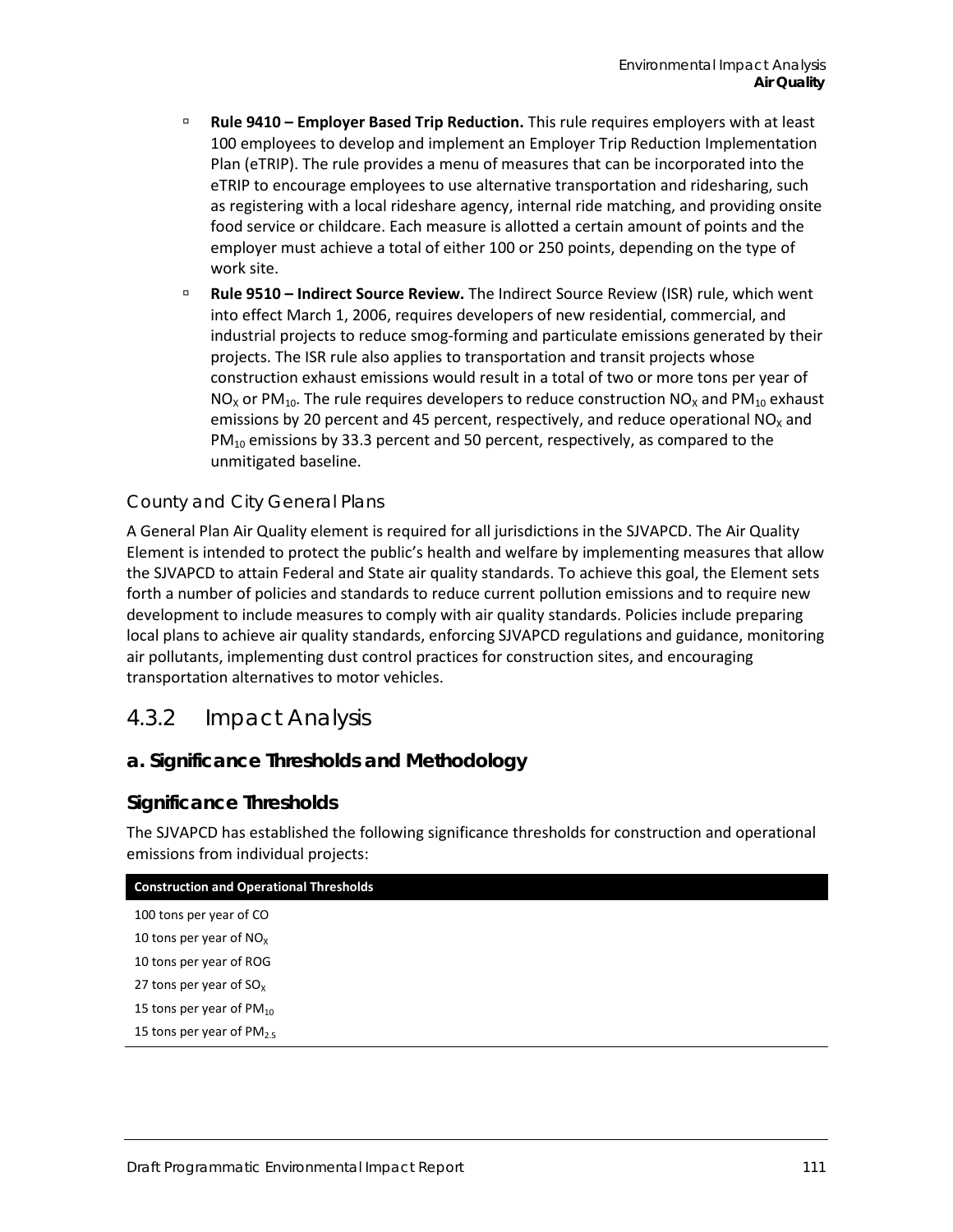Because the 2018 RTP/SCS is a programmatic document and would not directly generate emissions, SJVAPCD significance thresholds do not apply in determining the significance of emissions associated with the 2018 RTP/SCS. However, individual projects included in the 2018 RTP/SCS undergoing CEQA review would be subject to these thresholds.

State and federal clean air laws require that emissions of pollutants for which national or state ambient air quality standards are violated be reduced from current levels. Therefore, for the purposes of this EIR, SJCOG has determined that adoption and/or implementation of the proposed 2018 RTP/SCS (including adoption of the RTP policies, adoption of the SCS, and adoption of the transportation project list and financing plan) could result in significant adverse impacts to air quality if any of the following would occur:

- 1. Projected long-term emissions of criteria pollutants are greater than current emission levels;
- 2. Projected short-term emissions of criteria pollutants (construction of transportation projects and anticipated development) would result in substantial levels of criteria pollutant emissions;
- 3. Projected long-term emissions of toxic air contaminants (DPM from heavy-duty diesel trucks and other emissions from industrial activities) are greater than current emission levels;
- 4. Localized concentrations of toxic air contaminants at sensitive receptors (short-term and/or long- term) exceed existing conditions; and/or
- 5. Projected long-term emissions would be considered to be cumulatively significant if they are not consistent with the local air quality management plans and state implementation plans.

# **Short-Term Emissions Methodology**

Emissions from construction activities represent temporary impacts that are typically short in duration and depend on the size, phasing, and type of project. Air quality impacts can nevertheless be acute during construction periods, resulting in significant localized impacts to air quality. Construction-related emissions are speculative at the RTP level because such emissions are dependent on the characteristics of individual projects. However, because implementation of the 2018 RTP/SCS would generate temporary criteria pollutant emissions, primarily due to the operation of construction equipment and truck trips, a qualitative analysis is provided.

# **Long-Term Emissions Methodology**

The methodology for determining the significance of air quality impacts compares baseline conditions (i.e., 2015, the baseline year utilized in traffic modeling) to the future RTP/SCS conditions in 2042, as required in CEQA Section 15126.2(a).

Air emissions from mobile sources were calculated using CARB's EMFAC 2014 model and regional vehicle miles travelled (VMT) calculated using the San Joaquin Valley Model Improvement Plan, Phase 2 (VMIP2), which incorporates land use, socioeconomic growth projections, interregional travel, and adjustments to reflect employment density, intersection density, and access to jobs and houses. EMFAC 2014 was developed by CARB and accommodates mobility assumptions (e.g., vehicle speed, delay times, average trip lengths, time of day, and total travel time) provided by VMIP2.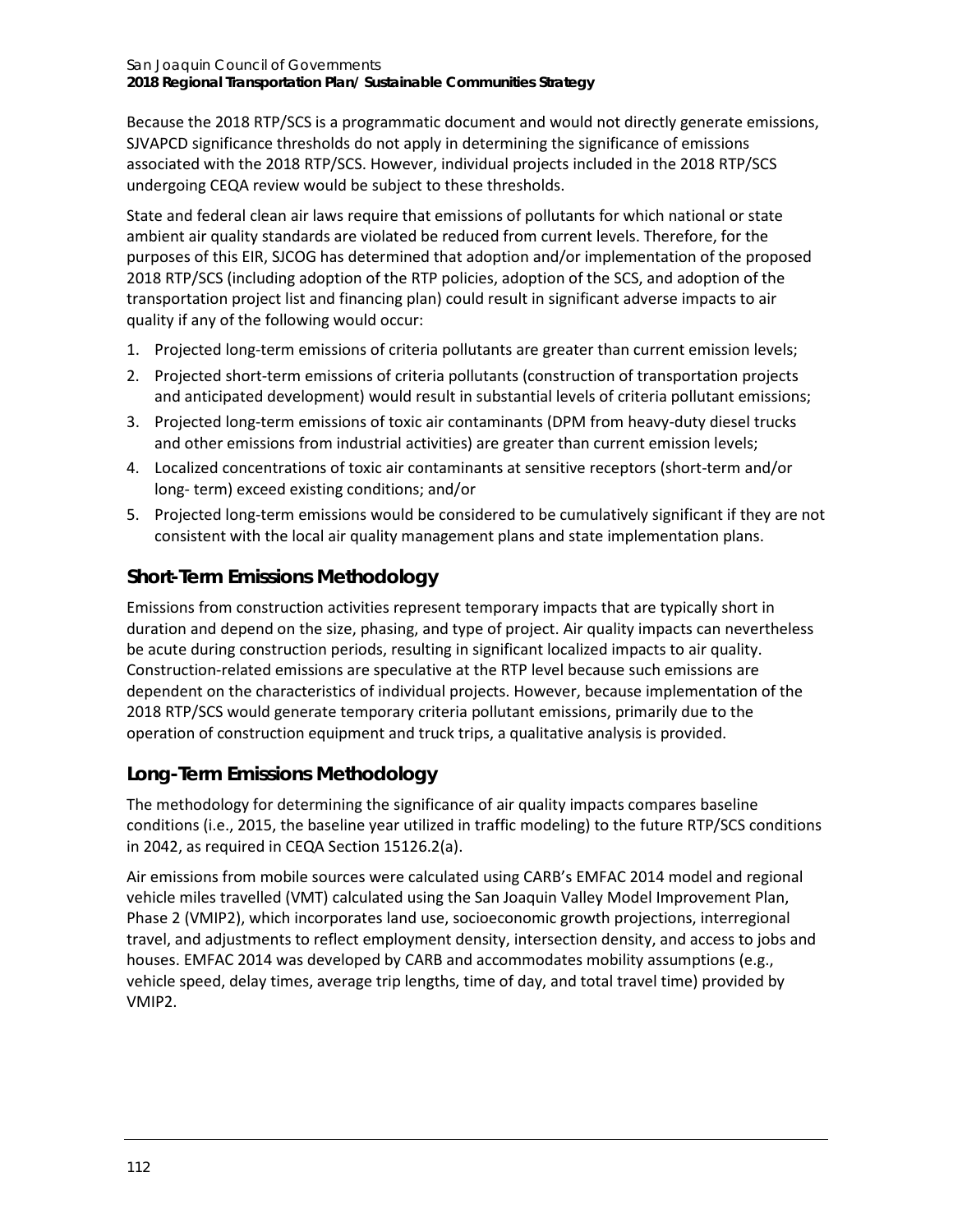## **b. Project Impacts and Mitigation Measures**

This section evaluates generalized air quality impacts associated with the 2018 RTP/SCS. Due to the programmatic nature of the 2018 RTP/SCS, a precise, project-level analysis of the specific impacts associated with individual transportation and land use projects is not possible at this time.

**Threshold 1:** Projected long-term emissions of criteria pollutants are considered significant if they are greater than current emission levels

**IMPACT AQ-1 IMPLEMENTATION OF THE 2018 RTP/SCS WOULD REDUCE OZONE PRECURSOR AND PM2.5 EMISSIONS FROM MOBILE SOURCES COMPARED TO 2015 EXISTING CONDITIONS. HOWEVER, THE 2018 RTP/SCS WOULD RESULT IN INCREASED PM10 EMISSIONS RELATIVE TO EXISTING CONDITIONS. IMPACTS WOULD BE SIGNIFICANT BUT MITIGABLE.**

The 2018 RTP/SCS would alter mobile source emissions of criteria pollutants by implementing traffic improvement projects and promoting more compact growth with greater infill development in proximity to transit. [Table 11](#page-14-0) summarizes the emission levels (tons/day) of criteria pollutants under baseline (2015) conditions and 2042 with 2018 RTP/SCS conditions. As shown below, all criteria pollutants are expected to decrease under 2042 conditions with the project, except for  $PM_{10}$ , which would minimally increase by about 0.1 ton per day.

| Scenario               | ROG (tons/day) | $NOx$ (tons/day) | $PM_{10}$ (tons/day) <sup>1</sup> | $PM2.5$ (tons/day) |
|------------------------|----------------|------------------|-----------------------------------|--------------------|
| 2015 SJCOG Baseline    | 7.2            | 17.3             | 1.2                               | 0.61               |
| 2042 with 2018 RTP/SCS | 2.0            | 4.2              | 1.3                               | 0.53               |
| Net change             | $-5.2$         | $-13.1$          | $+0.1$                            | $-0.08$            |

<span id="page-14-0"></span>

| Table 11 Regional On-Road Motor Vehicle Emissions of Criteria Pollutants |  |  |  |
|--------------------------------------------------------------------------|--|--|--|
|                                                                          |  |  |  |

 $1$  PM<sub>10</sub> includes emissions from exhaust only.

Notes: The modeling season providing the highest pollutant levels was used for each criteria pollutant: ROG (summer), NOx (winter),  $PM_{10}$  (annual),  $PM_{2.5}$ (winter).

SJVAPCD Rule 9510 (ISR) requires developers of new residential, commercial, and industrial projects to reduce operational NO<sub>x</sub> and PM<sub>10</sub> emissions by 33.3 percent and 50 percent, respectively, as compared to the unmitigated baseline. In addition, SJVAPCD Rule 9410 requires employers with at least 100 employees to develop and implement an Employer Trip Reduction Implementation Plan (eTRIP) to reduce employee trees. Enforcement of these rules would reduce  $PM_{10}$  emissions associated with implementation of the 2018 RTP/SCS. However, because individual project details are not known at this time, it is possible that impacts from development of the envisioned land use scenario would remain potentially significant even with implementation of applicable rules.

## **Mitigation Measure**

For transportation projects under their jurisdiction, SJCOG shall implement, and transportation project sponsor agencies can and should implement, the following mitigation measure developed for the 2018 RTP/SCS program where applicable for transportation projects involving construction activities. Local agencies in the SJCOG region can and should implement this measure, where relevant, to land use projects implementing the 2018 RTP/SCS.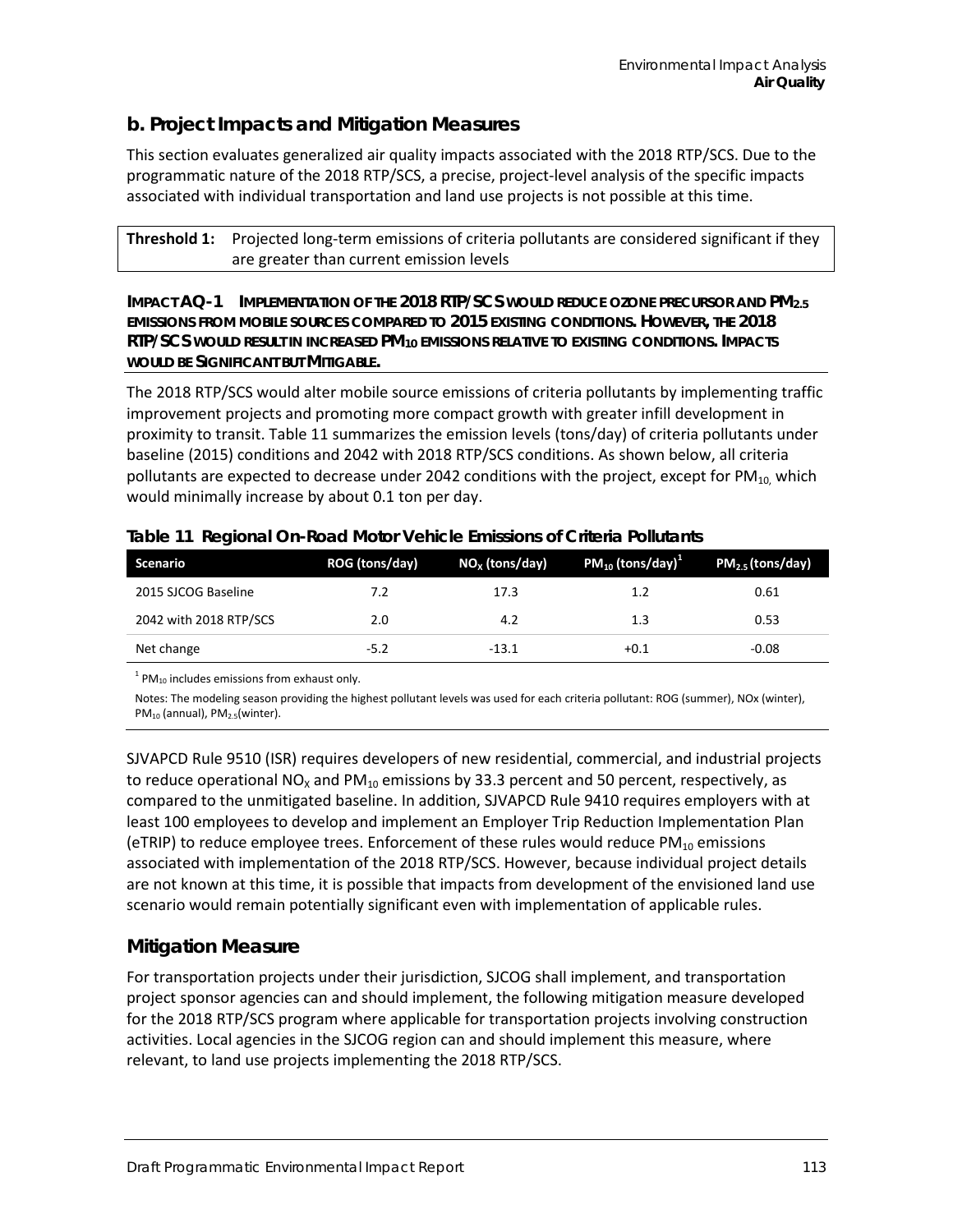## *AQ-1 Long-term PM10 Emission Reductions*

Project Sponsors shall require project proponents to demonstrate compliance with SJVAPCD Rules 9510 and 9410, if applicable, prior to the issuance of grading/building permits for individual projects. In addition, implementing and local agencies shall require projects that would exceed SJVAPCD significance thresholds for operational  $PM_{10}$  emissions after implementation of applicable rules to enter into a Voluntary Emission Reduction Agreement (VERA) with the SJVAPCD to reduce PM10 emissions to below threshold level, as described in the SJVAPCD's *Guidance for Assessing and Mitigating Air Quality Impacts (GAMAQI)*. A VERA is a mitigation measure by which the project proponent provides pound-for-pound mitigation of air emissions increases through a process that funds and implements emission reduction projects by the SJVAPCD.

# **Significance After Mitigation**

With implementation of the above mitigation, impacts related to long-term  $PM_{10}$  emissions would be less than significant.

| <b>Threshold 2:</b> Projected short-term emissions of criteria pollutants (from construction of |
|-------------------------------------------------------------------------------------------------|
| transportation projects and anticipated development) are considered to be                       |
| significant if they would result in substantial criteria pollutant emissions                    |

**IMPACT AQ-2 IMPLEMENTATION OF THE TRANSPORTATION PROJECTS AND LAND USE PATTERN ENVISIONED IN THE 2018 RTP/SCS WOULD INVOLVE CONSTRUCTION ACTIVITIES THAT WOULD GENERATE SHORT-TERM EMISSIONS OF CRITERIA POLLUTANTS. IMPACTS WOULD BE SIGNIFICANT BUT MITIGABLE.**

Implementation of the 2018 RTP/SCS would involve construction activities related to transportation improvements, as well as general construction as part of regional growth. These construction activities would result in short-term emissions of air pollutants including ROGs, NOx, PM<sub>10</sub>, PM<sub>2.5</sub> and fugitive dust from operation of construction equipment, employee and vendor vehicle trips, demolition, grading and other ground-disturbing activities, application of paint and other coatings, paving, and other activities.

Individual projects would be required to comply with SJVAPCD regulations to reduce air quality impacts associated with construction activities, such as Regulation VIII, which establishes control measures for fugitive dust, and Rule 9510 (ISE), which requires developers and transportation projects meeting applicability criteria to reduce on-site construction  $NO_x$  and  $PM_{10}$  emissions by 20 percent and 45 percent, respectively, or pay fees to fund off-site mitigation of the remaining balance of emission reductions required. In addition, the SJVAPCD has established quantitative significance thresholds for construction emissions that would apply to individual projects undergoing CEQA review . However, given the unknown scale of construction and timing of individual projects, it is possible that construction emissions of criteria pollutant emissions could create or substantially contribute to a short-term exceedance of ambient air quality standards. Impacts would be potentially significant, but mitigable.

# **Mitigation Measure**

For transportation projects under their jurisdiction, SJCOG shall implement, and transportation project sponsor agencies can and should implement, the following mitigation measure developed for the 2018 RTP/SCS program where applicable for transportation projects involving construction activities. Local agencies in the SJCOG region can and should implement this measure, where relevant, to land use projects implementing the 2018 RTP/SCS.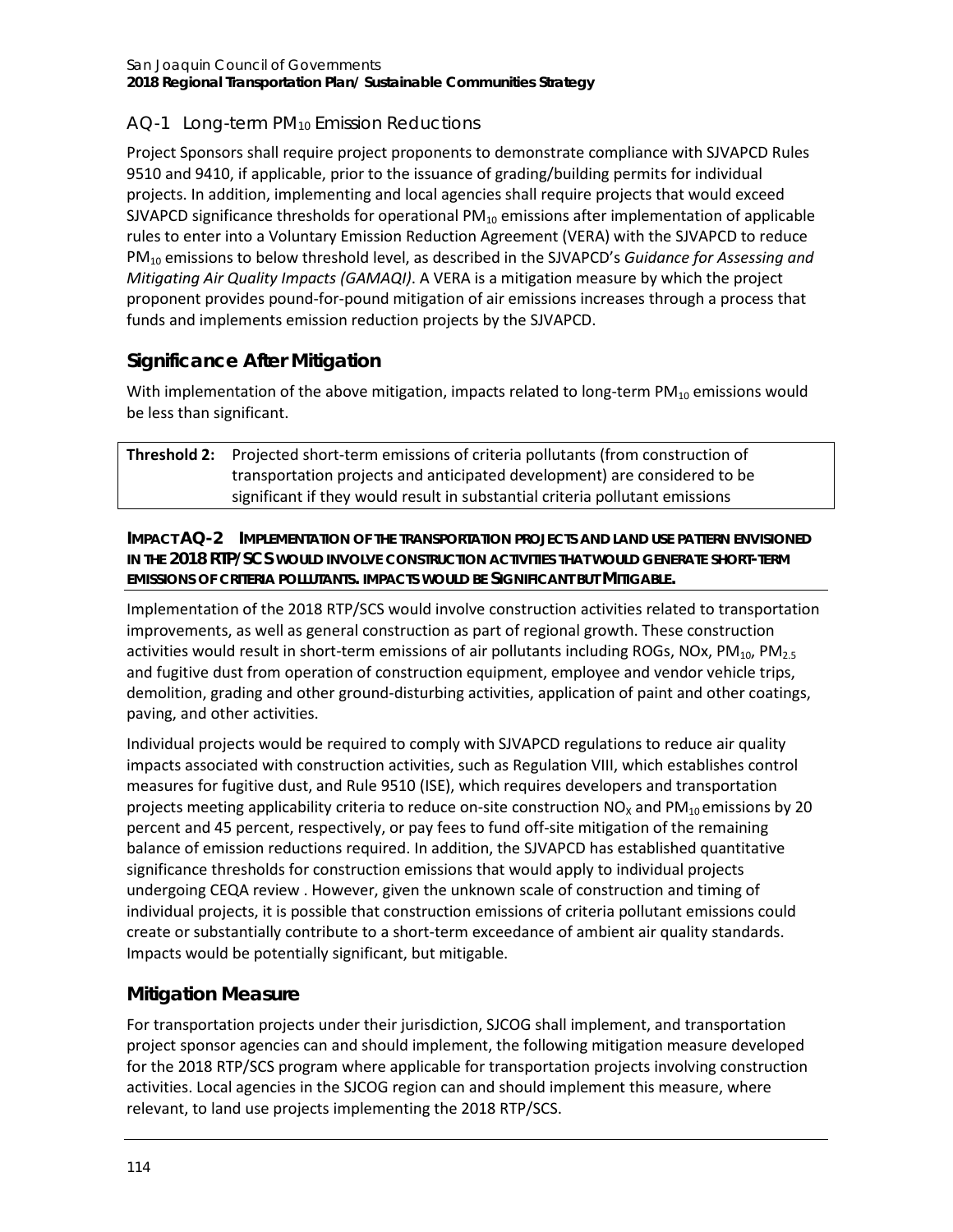#### *AQ-2 Short-term Criteria Pollutant Emission Reductions*

Implementing and local agencies shall require project proponents to demonstrate that they have obtained all required permits from the SJVAPCD prior to the issuance of grading/building permits for individual projects and that all construction activities will continuously comply with applicable regulatory standards, including, but not limited to SJVAPCD Regulation VIII, "Control Measures for Construction Emissions of  $PM_{10}$ ," and ISR. In addition, Implementing and local agencies require projects that would exceed SJVAPCD significance thresholds for construction emissions to enter into a VERA with the SJVAPCD, as described in the SJVAPCD's *GAMAQI*.

## **Significance After Mitigation**

With implementation of the above mitigation, impacts related to short-term construction emissions from individual projects would be less than significant.

**Threshold 3:** Projected long-term emissions of toxic air contaminants (diesel particulate matter from heavy-duty diesel trucks and other emissions from industrial activities) are considered significant if they would be greater than current emission levels

#### **IMPACT AQ-3 IMPLEMENTATION OF THE 2018 RTP/SCS WOULD REDUCE LONG-TERM EMISSIONS OF DIESEL PARTICULATE MATTER (DPM) FROM MOBILE SOURCES. THIS IMPACT WOULD BE LESS THAN SIGNIFICANT.**

Vehicle use is associated with a number of toxic air contaminants (TACs), including DPM, benzene, 1,3-butadiene, formaldehyde, acetaldehyde, acrolein, polycyclic organic matter (POM), and naphthalene. Diesel particulate matter (DPM) is the primary TAC and is emitted in the exhaust of diesel-powered vehicles. DPM is primarily composed of very fine particles, with more than 90 percent of DPM being less than one micron in diameter. Since particles less than 2.5 microns in diameter are categorized as  $PM_{2.5}$ , this means that over 90 percent of DPM is in the form of PM<sub>2.5</sub>, with less than 10 percent existing as  $PM_{10}$ ;  $PM_{10}$  emissions from mobile sources mainly result from tire wear, brake dust, and road dust being re-entrained rather than from fuel combustion. Therefore,  $PM_{2.5}$  emissions are used as a proxy for DPM emissions in this analysis. The remaining TACs are primarily ROGs and generally components of vehicle exhaust, though a small portion occur as fugitive emissions that are emitted during fueling or fuel transport. Fugitive emissions of TACs are relatively minor in amount, and would not be considered likely to affect the overall rate of TAC emissions.

In order to more closely evaluate DPM emissions,  $PM_{2.5}$  emissions from heavy-duty diesel vehicles (the primary source of DPM) were estimated using the EMFAC 2014 model. [Table 12](#page-17-0) summarizes PM<sub>2.5</sub> emissions from heavy-duty diesel vehicles under existing conditions and 2042 with project conditions; 2042 conditions without the project are also included for informational purposes.  $PM_{2.5}$ emissions from heavy-duty diesel vehicles would be lower in 2042 with the 2018 RTP/SCS than under existing conditions. This impact would be less than significant.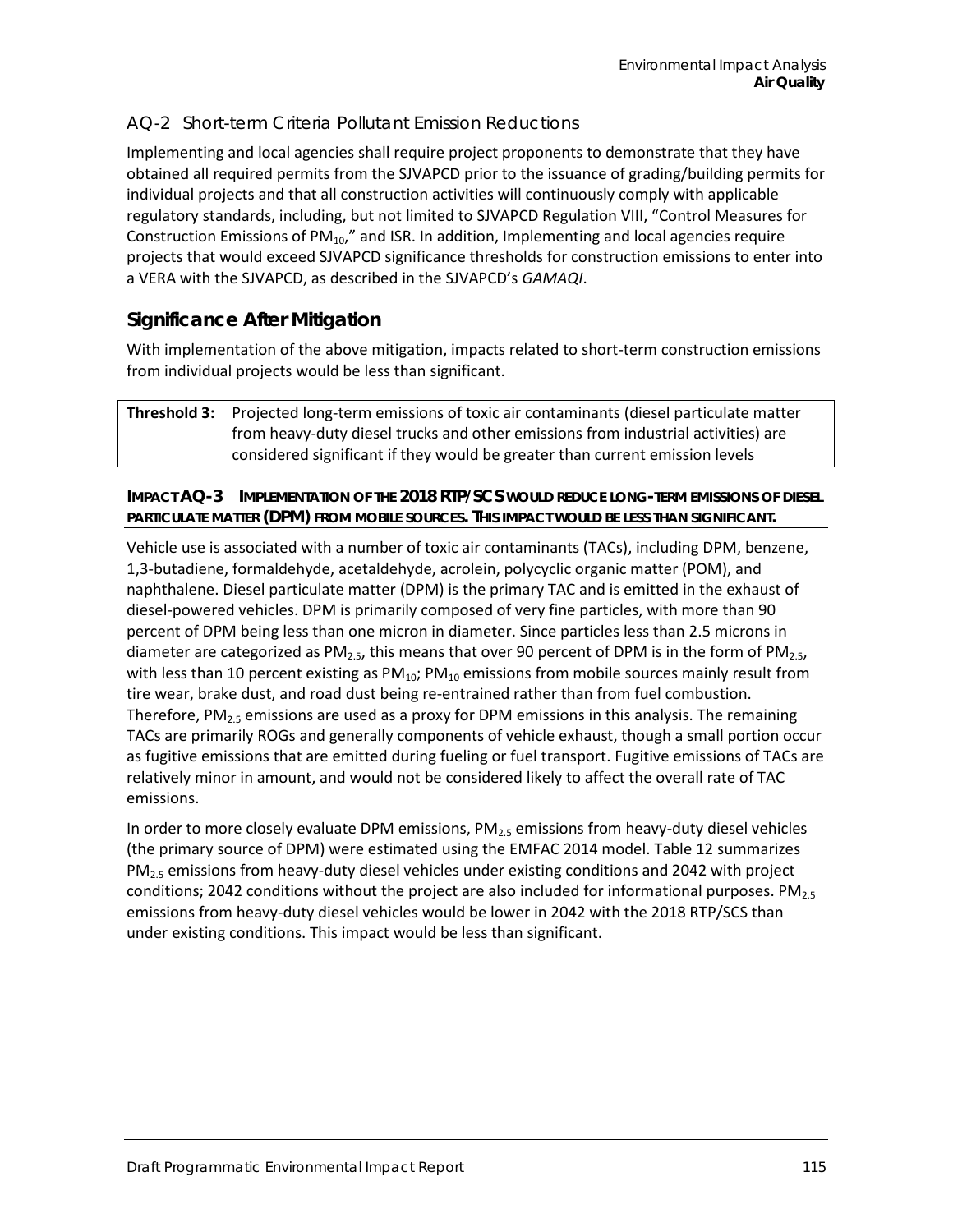| Scenario               | $PM2.5$ (tons/day) |  |
|------------------------|--------------------|--|
| 2015 SJCOG Baseline    | 0.26               |  |
| 2042 with 2018 RTP/SCS | 0.11               |  |
| Net change             | $-0.15$            |  |

#### <span id="page-17-0"></span>**Table 12 PM2.5 Emissions from Heavy-Duty Diesel Vehicles**

Notes: The modeling season providing the highest levels of criteria pollutants was used for PM<sub>2.5</sub>(winter).

# **Mitigation Measures**

No Mitigation Measures are required.

## **Significance After Mitigation**

Impacts would be less than significant without mitigation.

**Threshold 4:** Localized concentrations of toxic air contaminants at sensitive receptors (short-term and/or long- term) are considered significant if they would exceed existing conditions

#### **IMPACT AQ-4 IMPLEMENTATION OF THE 2018 RTP/SCS MAY RESULT IN INCREASED EXPOSURE OF SENSITIVE RECEPTORS TO DIESEL PARTICULATE MATTER (DPM) FROM MOBILE SOURCES. IMPACTS WOULD BE SIGNIFICANT BUT MITIGABLE.**

The 2018 RTP/SCS would result in the construction of new roadways or widening of existing roadways that may occur in proximity to existing sensitive receptors. In addition, as a result of 2018 RTP/SCS policies and the selected land use scenario, the anticipated growth pattern in the SJCOG region would concentrate population adjacent to transit and other transportation facilities that could result in more people being exposed to elevated health risks and nuisance odors relative to existing conditions. Populations residing close to freeways or busy roadways may experience adverse health effects beyond those typically found in urban areas. In the *Air Quality and Land Use Handbook: A Community Health Perspective* (CARB 2011), CARB recommends avoiding siting new sensitive land uses, such as residences, schools, daycare centers, playgrounds, or medical facilities, within 500 feet of a freeway, urban roads with 100,000 vehicles/day, or rural roads with 50,000 vehicles/day. California freeway studies show about a 70 percent drop-off in particulate pollution levels at 500 feet (CARB 2005). Vehicle delay, especially along corridors near sensitive residential receptors, can also increase idling emissions and associated health risks for nearby receptors from roadways.

The CARB has several programs and regulations in place to reduce DPM and TAC emissions from mobile sources statewide, including the Diesel Risk Reduction Plan (CARB 2010) and Advanced Clean Cars Program (CARB 2017b). These programs include measures such as enforced retrofit of diesel particulate filters, replacement of older trucks and buses, requirements for lower emissions on new diesel vehicles, inspection programs, idling restrictions, and other programs for marine and off-road diesel vehicles. These programs and regulations would reduce air toxic emissions from mobile sources over the horizon of the 2018 RTP/SCS. Nevertheless, in order to achieve the greatest VMT reductions from a compact growth pattern, development must necessarily occur in close proximity to public transit and major roadway corridors. Although the precise location and density of such development is not known at this time, the proposed 2018 RTP/SCS may result in new sensitive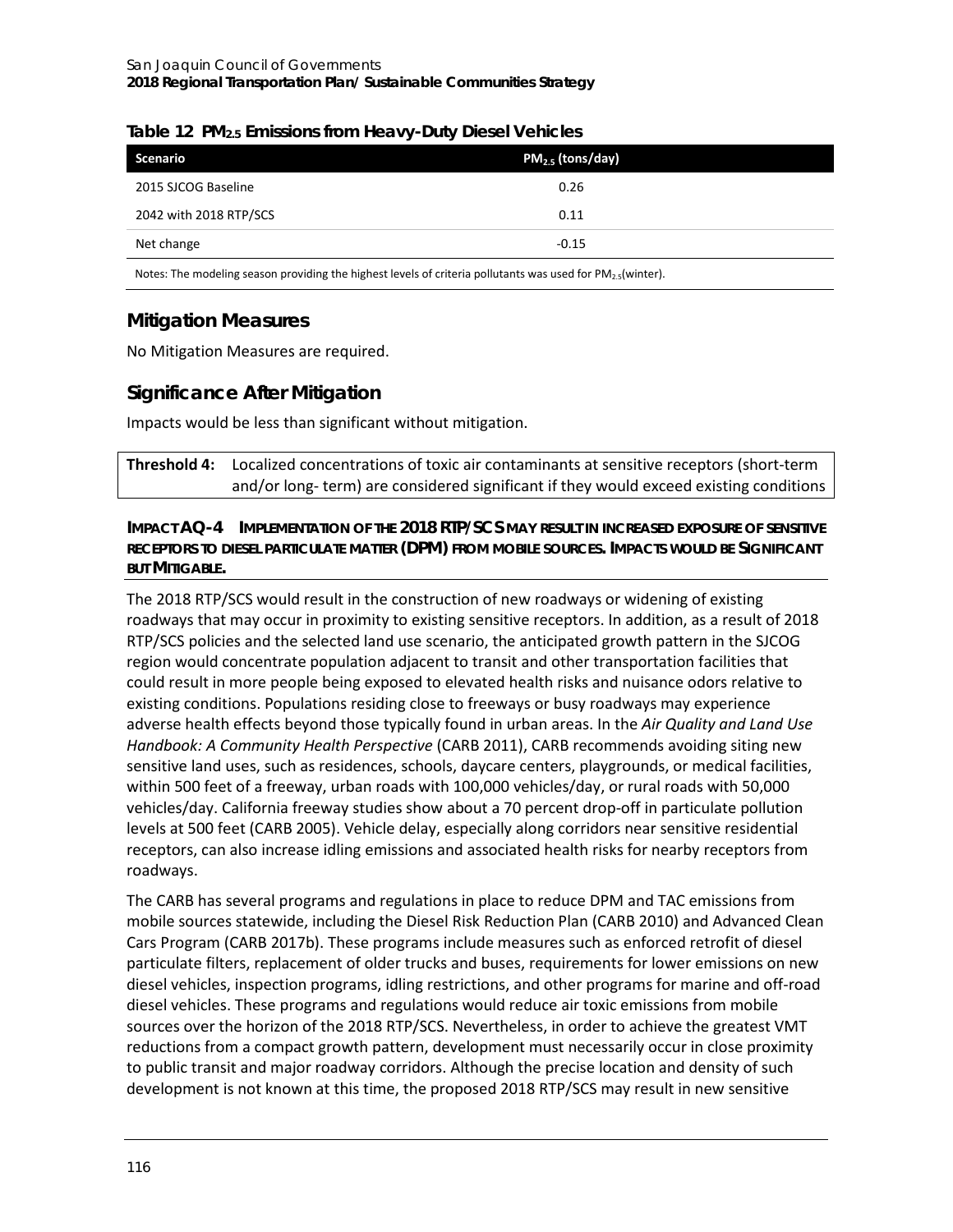receptors being sited close to existing and new hazardous air pollutant sources, potentially resulting in substantial exposure to substantial hazardous air pollutant concentrations and nuisance odors. Impacts would be significant but mitigable.

#### **Mitigation Measure**

For transportation projects under their jurisdiction, SJCOG shall implement, and transportation project sponsor agencies can and should implement, the following mitigation measure developed for the 2018 RTP/SCS program where applicable. Local agencies in the SJCOG region can and should implement this measure, where relevant, to land use projects implementing the 2018 RTP/SCS.

#### *AQ-3 Health Risk Reduction Measures*

Consistent with the general guidance contained in CARB's *Air Quality and Land Use Handbook*, appropriate and feasible measures shall be incorporated into project building design for residential, school and other sensitive uses located within 500 feet, or other distance as determined by the lead agency, of freeways, heavily travelled arterials, railways and other sources of DPM, including roadways experiencing significant vehicle delays (CARB 2005). The appropriate measures shall include one or more of the following methods, as determined by a qualified professional, as applicable:

The project sponsor shall incorporate health risk reduction measures based on analysis of individual sites and project circumstances. These measures may include:

- Avoid siting new sensitive land uses within 500 feet of a freeway, railway, or other source of TACs.
- **EXEC** Require development projects for new sensitive land uses to be designed to minimize exposure to roadway-related pollutants to the maximum extent feasible through inclusion of design components including air filtration and physical barriers.
- Avoid locating sensitive receptors near the entry and exit points of a distribution center.
- **Lacate structures and outdoor living areas for sensitive uses as far as possible from the source of** emissions. As feasible, locate doors, outdoor living areas, and air intake vents primarily on the side of the building away from the freeway or other pollution source. As feasible, incorporate dense, tiered vegetation that regains foliage year round and has a long life span between the pollution source and the project.
- Maintain a 50-foot buffer from a typical gas dispensing facility (under 3.6 million gallons of gas per year).
- Install, operate and maintain in good working order a central heating and ventilation (HV) system or other air take system in the building or in each individual residential unit that meets the efficiency standard of the MERV 13. The HV system should include the following features: Installation of a high efficiency filter and/or carbon filter-to-filter particulates and other chemical matter from entering the building. Either HEPA filters or ASHRAE 85% supply filters should be used. Ongoing maintenance should occur.
- Retain a qualified HV consultant or Home Energy Rating Systems (HERS) rater during the design phase of the project to locate the HV system based on exposure modeling from the mobile and/or stationary pollutant sources.
- Achieve a performance standard of at least one air exchange per hour of fresh outside filtered air.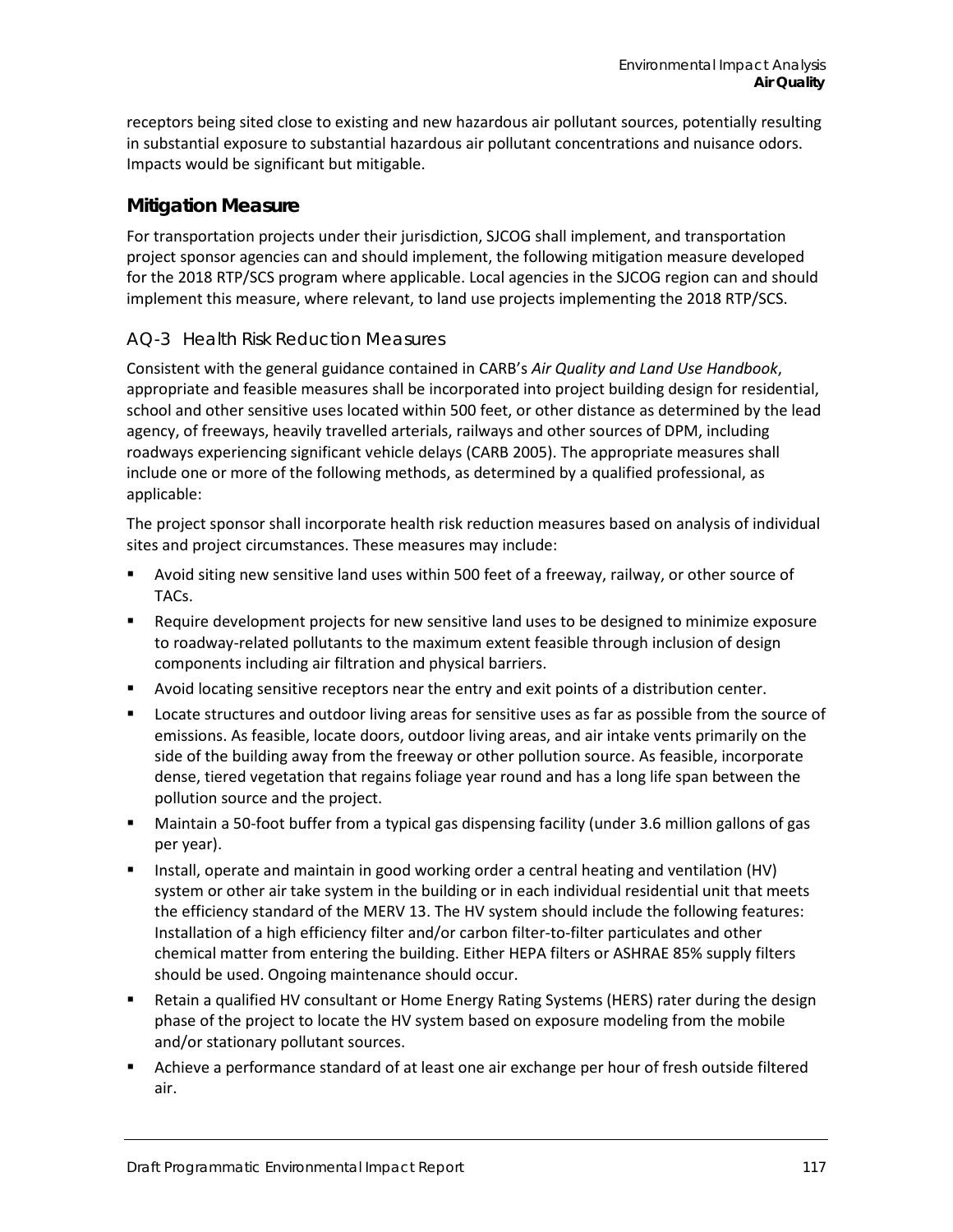- Achieve a performance standard of at least four air exchanges per hour of recirculation. Achieve a performance standard of 0.25 air exchanges per hour if the building is not positively pressurized.
- Require project owners to provide a disclosure statement to occupants and buyers summarizing technical studies that reflect health concerns about exposure to highway exhaust emissions.
- Retain a qualified air quality consultant to prepare a health risk assessment (HRA) in accordance with CARB and the Office of Environmental Health and Hazard Assessment requirements to determine the exposure of project residents/occupants/users to stationary air quality polluters prior to issuance of a demolition, grading, or building permit. Project sponsors shall implement HRA recommendations to a level which would not result in exposure of sensitive receptors to substantial pollutant concentrations (pursuant to the State CEQA Guidelines).

# **Significance After Mitigation**

With implementation Mitigation Measure AQ-3, localized concentrations of toxic air contaminants at sensitive receptor locations would be reduced to a less than significant level.

| <b>Threshold 5:</b> Projected long-term emissions would be considered to be cumulatively significant if |
|---------------------------------------------------------------------------------------------------------|
| they are not consistent with the local air quality management plans and state                           |
| implementation plans                                                                                    |

#### **IMPACT AQ-5 THE 2018 RTP/SCS WOULD CONFORM WITH EMISSION BUDGETS FOR CRITERIA POLLUTANTS ESTABLISHED IN THE SIP FOR THE SJVAB. THE PROJECT WOULD BE CONSISTENT WITH THE SIP AND THERE WOULD BE NO IMPACT.**

A State Implementation Plan (SIP) provides for the attainment of ambient air quality in a region on a cumulative basis. That is, it considers emissions from both mobile and stationary sources, and determines the maximum allowable quantities for emissions of air pollutants in a region. These maximum allowable quantities are known as emission budgets. Consistency with a SIP is shown through a conformity analysis, which determines if project emissions are within the approved emissions budget for the region.

A conformity analysis was performed for the 2018 RTP/SCS and found that project emissions would be within emission budgets for CO, ozone,  $PM_{10}$ , and  $PM_{2.5}$ . Therefore, the project would not conflict with the SIP. A SIP is not a single document, but rather a collection of documents including technical reports, district rules, state regulations, programs, and air quality management plans (AQMP). AQMPs are developed by the local air districts to ensure local compliance with the aims of the SIP and become part of the SIP once submitted and approved. Consequently, compliance with the applicable SIP ensures compliance with the AQMP as well. Therefore, as the 2018 RTP/SCS is in conformance with the SIP it also complies with the AQMP. The project would not conflict with the SIP or local AQMPs and there would be no impact.

# **Mitigation Measures**

No Mitigation Measures are required.

# **Significance After Mitigation**

There would be no impact without mitigation.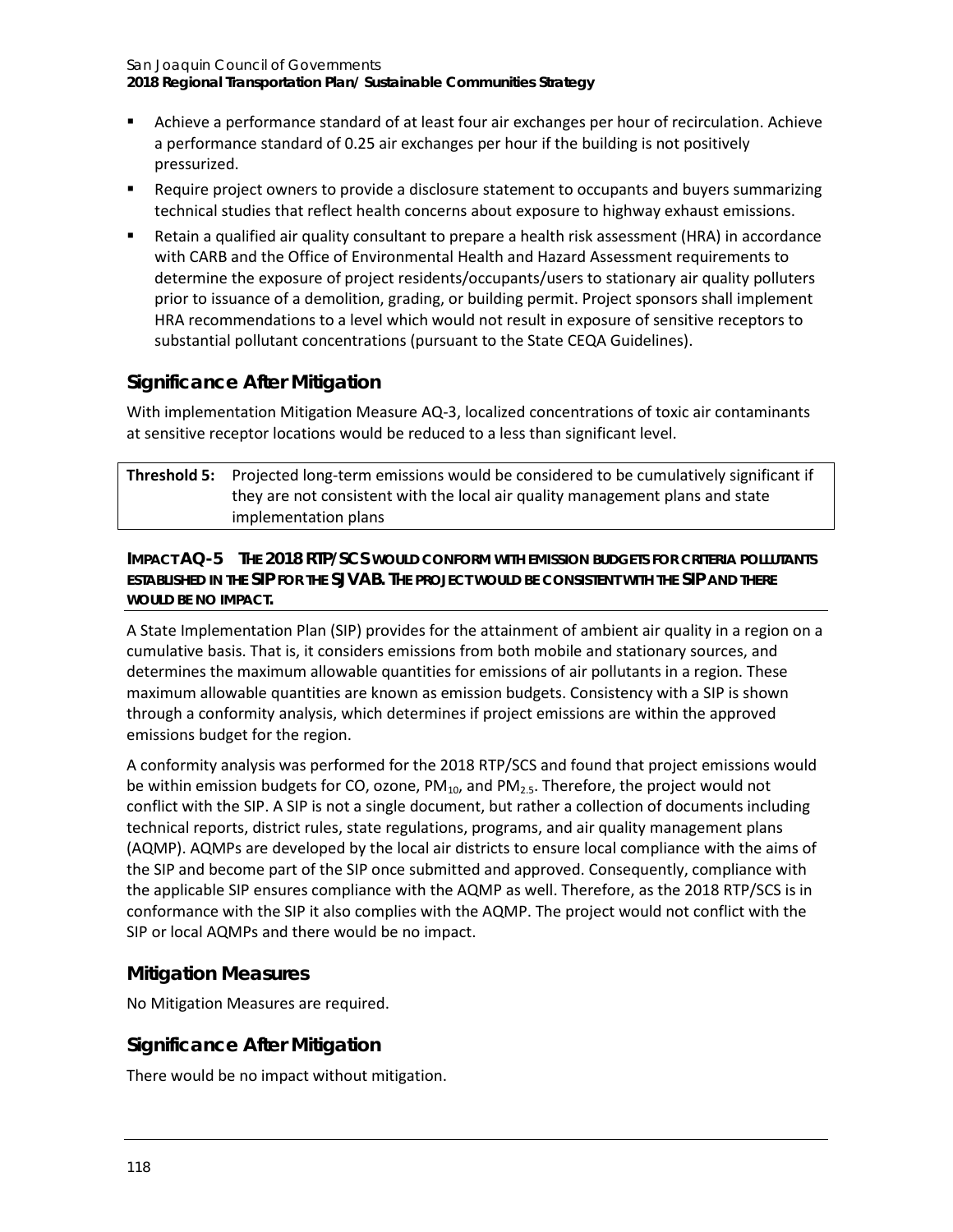## **c. Cumulative Impacts**

A discussion of cumulative impacts is included in Impact AQ-5. In addition, the SJCOG planning region falls within the jurisdiction of SJVAPCD, and is bordered by Stanislaus County (within the SJVAPCD) to the south, Contra Costa and Alameda Counties to the west, which fall within the jurisdiction of the Bay Area Air Quality Management District (BAAQMD), Sacramento County to the north, Amador and Calaveras Counties to the east, each having their own air pollution control district. Each of these four air districts has prepared an air quality plan to improve conditions and meet federal and state air quality standards. While each air district is primarily responsible for regulating its own emissions, the transport of emissions in one area can affect another area's ability to achieve attainment of pollutant standards. All four air districts currently exceed at least one federal and/or state air quality standard. Construction activities associated with transportation projects under the 2018 RTP/SCS, as well as the land use projects envisioned by the 2018 RTP/SCS, would create fugitive dust and ozone precursor emissions and have the potential to result in temporary adverse impacts on air quality. Although regional ozone precursors would be reduced with the 2018 RTP/SCS compared to existing 2015 conditions, regional PM $_{10}$  emissions would increase beyond existing conditions leading to a significant cumulative impact. However, exceedances would be mitigated to below threshold level through implementation of SJVAPCD rules and mitigation of individual project emissions to below significance threshold-level through VERAs, as needed. Therefore, the 2018 RTP/SCS would have a less than significant cumulatively considerable contribution to regional air quality impacts.